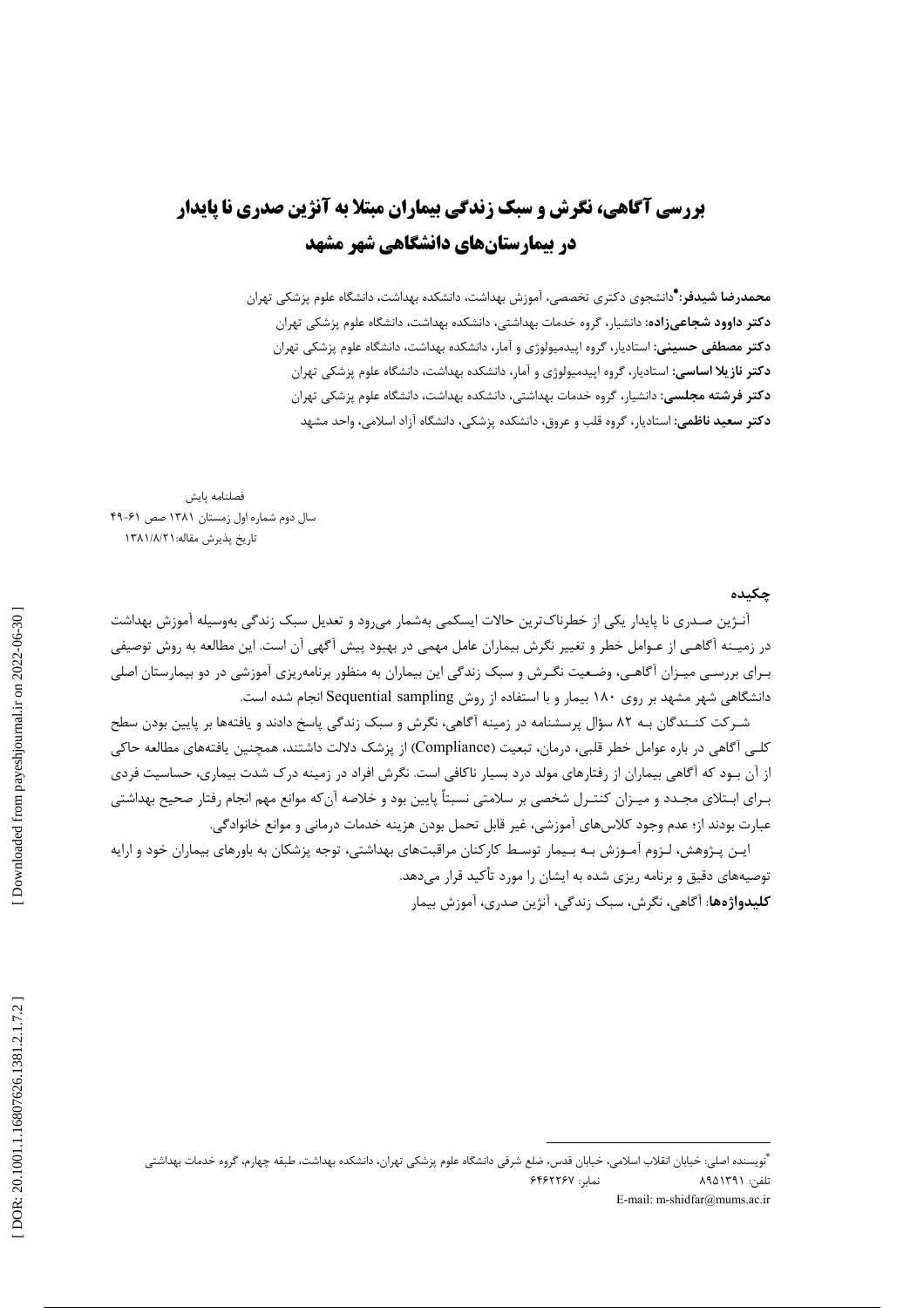.<br>فصلنامه پژوهشکده علوم بهداشتی جهاددانشگاهی

مقدمه

بـیماریهـای قلبـی و در رأس آنهـا بیماری ایسکمی قلبی یکی از جدی ترین مشکلات مرتبط با سلامتی جهان درسال های یایانــی قرن بیستم و سال۱های آغازین قرن بیست و یکم بهشمار میرود. امروزه بیماری ایسکمی قلبی مسئول حدود ۳۵ درصد مـرگ@ا در کـشورهای درحال توسعه و حدود ۳۰ درصد تمام مرگ&ا در سراسر جهان است[۱]. از طرفی درحالی که در سال ۱۹۹۰ حدود ۳۰ درصد مرگ0ا ناشی از بیماریهای قلبی بوده است، انتظار می رود تا سال ۲۰۲۰ این بیماریها سبب ۴۰ درصد مرگ ها در سراسر جهان باشند و نیز برآورد میشود که در این سـال بـیماری ایـسکمیک قلبـی در رأس ۱۵ علـت بـار جهانی بـیماریهـا قـرار گیرد [۲]. در ایران نیز بیماریهای ایسکمیک قلبی اولین علت مرگ و میر در افراد بالاتر از ۳۵ سال محسوب مـے شـوند [۳]. در مـیان ایـن بـیماری۱ها، آنژین صدری ناپایدار تقـریباً خطرناکترین حالت است، زیرا مرگ و میر آن بسیار بالا اسـت. ايـن بـيماري بـهعلـت تغيير در باريک شدن شريانهاي اصـلی تغذیه کننده قلب پدید میآید و اکنون بیشتر از نیمی از مـوارد پذيـرش در بخـشهـاى مـراقبت ويژه را شامل مىشود. بیمارانی که با یک حمله آنژین ناپایدار بستری شدهاند، خود را بهعنوان بيماراني كه خطر عود بالايي دارند معرفي كردهاند[۴].

بـا تــوجه بــه وجــود انبوهي از شواهد كه نشانcمقنده وجود رابطـه مـيان سـبک زندگـي افـراد و ابتلا به بيماري ايسكميک قلبــی اسـت، ضـرورت تأکــید بـر تعدیل سبک زندگی بهعنوان عامـل مهمـي در تعـين پيشآگهي و عوارض اين بيماري كاملاً برجسته و قابـل توجـيه اسـت. بـراي مـثال ترک سيگار بعد از انفارکــتوس مــيوکارد، خطـر حملــه قلبــي را بــه نصف و کاهش كلـسترول يـس از MI خطـر حمله قلبي جديد ,ا تا ۳۵ درصد كــاهش مــى‹هد[۵]. از طرفي آموزش بهداشت در زمينه عوامل خطـر قابـل تغييـر و سـبک زندگـي (Life style) و نيز تغيير نگـرش بـیماران نـسبت بـه وضعیت خود برای اتخاذ رفتارهای ارتقادهنده سلامتی ضروری بهنظر می رسد.

از طـرف دیگـر پـژوهش۵مـا در زمیـنه مداخلات فشرده در پیشگیری اولـیه، با هدف تشویق افراد برای سبک زندگی سالم ،گـوپای آن هستند که این رویکرد نفع قابل اندازه گیری اندکی بههمراه دارد. به باور بسیاری از محققان، احتمال بیشتری وجود

دارد کــه پیــشگیری ســطح دوم موفقــیت آمیزتــر و مؤثرتــر از پیشگیری اولیه باشد. در واقع هدف قرار دادن پیشگیری برروی بـیماران دارای بـیماری قلبـی در مقایـسه بـا کل جمعیت قابل تـرجيح اسـت، زيـرا احـتمال بيشتري وجود دارد كه بيماران از تغییـر سـبک زندگـی به بهترین وجه بهره ببرند و چنین بهنظر مهیرسد که برای پذیرش تغییردر سبک زندگی دارای انگیزش بـسيار بالايـي هـستند[۶]. همچنـين بـا آمـوزش بـيمار درباره بـیماری او و درمـانهـای موجود،بـیماران بـه نحـو بهتری قادر هـستند بیماریـشان را کنتـرل نموده، زندگی خود را طولانی و کیفیت زندگی را بهتر کنند[۷].

در جـریان یـک پـژوهش مـشاهده شـد کـسانی که آگاهی بیـشتر و نگـرش مثـبتتری دارند رژیم غذایی و ورزش را بهتر رعایـت مـیکنند[۸]. برخی پژوهشها نیز مطالب زیر را متذکر مے شوند:

بـيماران از آگاهي از جزئيات مربوط به حمله قلبي بهعنوان نشانه مهم یک بیماری جدی که درمان و تغییر رفتاری طولانی مـدت را مىطلبد بهره خواهند برد[۹]. اگر چه داشتن اطلاعات بـه تنهایـی کافـی نیـست، امـا آگاهـی از ایـن که یک عامل یا وضعیت خـاص، عامل خطری برای بیماری است، پیش شرطی ضروری بـرای اتخـاذ تـصمیمات منطقـی در مـورد سلامتی و تغییـرات رفـتاری در نظـر گـرفته شده و غالباً هدف برنامههای پیـشگیری قـرار گـرفته اسـت[۱۰]. تمایـل بیماران به پذیرش راهبـردهای پیشگیری سطح دوم بهدنبال یک واقعه قلبی تحت تأثیـر ادراک آنهـا از شـرایط خود قرار میگیرد[۱۱] و نیز برای مؤثـر واقــع شــدن خــدمات پيــشگيري ســطح دوم، كاركــنان مـراقبتهـای بهداشـتی (پرسـتاران) بایـد از آگاهـی و نگـرش بـيماران آگـاه باشـند تـا آمـوزش بهداشت را به نحو مؤثر ارايه نمايند[١٢].

یکے از نظریاتی که در زمینه پیشگویی رفتارهای بهداشتی وتبعيت از درمان هاى توصيه شده هنگام بيمارى كاربرد زيادى دارد نظريه اعتقاد بهداشتي (Health Belief Model -HBM) است که براساس آن احتمال در گیر شدن افراد در رفتارهای مرتبط با سلامتی بـرآیند ابعـاد مختلفـی اسـت و برای آن که فرد اقدام پیشگیرانه را در تمـام سـطوح پیـشگیری در برابر یک بیماری انجـام دهـد، بايد: ١- احساس كند كه بيماري پيامدهاي جدي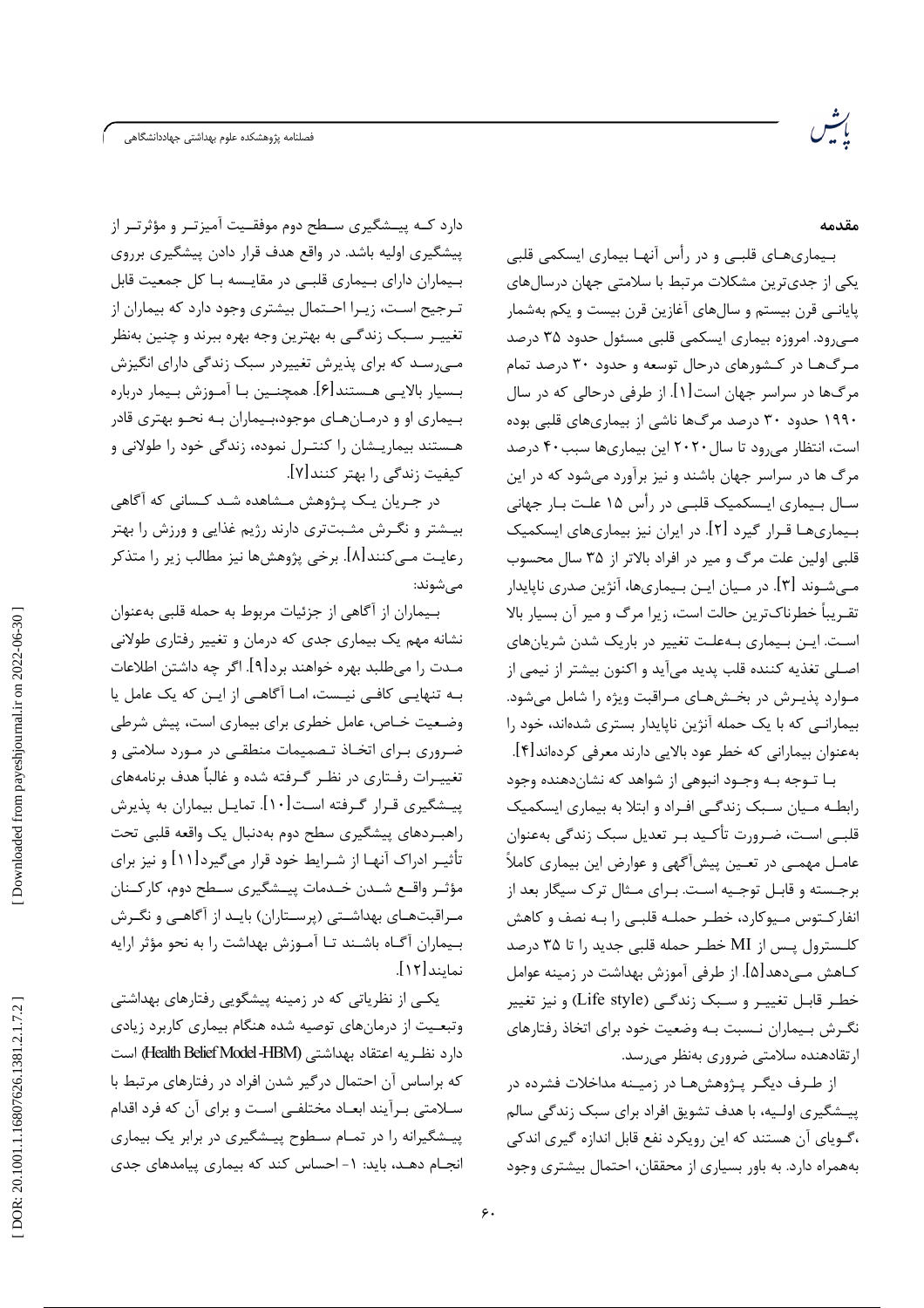بررسی اَگاهی، نگرش و سبک زندگی …

.<br>محمدرضا شیدفر و همکاران

يتس

در بردارد (شدت درک شده)، ۲- احساس کند به صورت فردی حساسیت و استعداد ابتلا به آن بیماری را دارد (حساسیت درک شـده) ۳- احـساس کـند که رفتار پیشگیری کننده (یا از طریق پیشگیری از ابتلا بـه بـیماری یـا با کاهش شدت آن) منافعی را بـرای وی در بـردارد (مـنافع درک شـده)، ۴- موانع درک شده از قبـیل درد، زحمـت یـا مخـارج (هزینه) نبایستی بیش از مـنافع درک شده آن افدام بهداشتی باشد و ۵- راهنما برای اقدام بهعنوان محرکی برای برانگیختن توجه به رفتار مورد نظر عمل كند.

نظـریه دیگـری کـه در مـشارکت افـراد در اتخاذ رفتارهای محافظت کننده سلامتی نقش دارد، کانون کنترل درک شده بر سلامتي (Health Locus of Control -HLC) است. ايسن نظـریه دارای دو بعـد خارجـی و داخلی است. افرادی که دارای ادراک از بعـد خارجـي کنتـرل هـستند معتقدند که آنچه افراد خود انجام میدهند تأثیر زیادی بر سلامتی آنها ندارد، درنتیجه کنترل سلامتی خـود را یـا بـه شرایط و یا به سایر افراد مهم واگذار میکنند. در بعد داخلی کنترل افراد تمایل بیشتری به یذیـرش نقـش خـود در تأثیـرگذاشـتن بـر سـلامتی داشـته و مشارکت خـود را در سـلامتي مهـم مـي|نگارند. بيماران داراي ادراک از بعـد داخلـی کنتـرل، احـتمال بیـشتری دارد کـه در تغییـرات رفـتارهای پیـشگیریکنـنده درگیـر شـوند و تمایـل بیـشتری دارنـد اطلاعات وسیعتری درباره بیماری خود بهدست آورنـد و بـرای اتخـاذ رفتارهایـی که به سلامتی منتهی میشود دارای انگیزه قویتری هستند[۱۳].

هـدف از این پژوهش تعیین میزان آگاهی بیماران مبتلا به آنـژين صدري ناپايدار در موردبيماري خود، وضعيت نگرش آنها در زمینه شدت وحساسیت درک شده از بیماری، منافع و موانع درک شـده بـراي انجـام رفتار پيشگيري كننده، تعيين وضعيت ابعاد مختلف سبک زندگی آنها (عادات، تغذیه و تحرک بدنی) و نیـز شناسـایی محـتوای آموزشی مناسب برای پوشش دادن به نـيازهاي بـيماران در سـطح دوم پيــشگيري بـيماريهــاي قلبي - عروقي است.

مواد و روش کار

مطالعه حاضر در دو بیمارستان دانشگاهی دارای بخش قلب وعـروق شـهر مشهد صورت گرفته و بخشی از مطالعه « بررسی

تأثیــ, مداخلــه آموزشــی در تعــدیل سبک زندگی و کاهش عود مجدد آنژین صدری ناپایدار» است که به منظور تعیین محتوای مـورد نـياز بـراى مداخله آموزشى مذكور نيز مورد استفاده قرار گـرفته اسـت. در ايـن مطالعـه ۱۸۰ فرد زير ۷۰ سال (از هردو جـنس زن ومـرد) ساكن شهر مشهد كه طي دو ماهه اول سال ۱۳۸۱ به دو بیمارستان یادشده مراجعه نموده و با تأیید پزشک متخـصص قلب و عروق مبتلا به آنژین صدری نایایدار تشخیص داده شده و در بخش مراقبتهای ویژه قلبی بستری شدهاند، به روش Sequential sampling انتخاب و مـورد بررسي قرار گر فتند.

ابزار اصلی جمع آوری اطلاعات پرسشنامهای بود که توسط نویسنده اصلی مقالـه طراحـی شـده و بـا اسـتفاده از شـیوه Expert panel ومــتد Delphi، پایایــی و روایی آن مورد تأیید صاحبنظران آموزش بهداشت قرار گرفته است. همچنین پایایی پرسشنامه با استفاده از روش test-retest و نیز سنجش میزان تطابق نتايج مشاهدات پرسشگران مختلف روى موضوعات معين مورد بررسی قرار گرفت و با آزمونهای مناسب میزان پایایی به بالاتر از ۸۰ درصد رسید.

یرسشنامه نهایی مشتمل بر ۸۲ سؤال بود که اطلاعات مورد نظـر در زمینه وضعیت متغیرهای دموگرافیک(۴ سؤال)، آگاهی (۵ سـؤال حاوي ۴۱ جزء)، نگرش (۵۶ سؤال) و سبک زندگی ( ۱۷ سـؤال) بـیماران مـورد مطالعه را مورد سنجش قرار میداد. تقـسیم.ِــندی سـؤالات بـه صـورت زیـر صـورت گـرفت: عوامل دموگـرافیک شــامل: ســن، جــنس، تحـصیلات، شغل، آگاهی از نقش قلب (٣ جـزء)، علـل ابتلا به بيماري ايسكمي قلبي (١٢ جـز»)، روشهای درمانی (۴ جز»)، اجزای تشکیل دهنده تبعیت بسیمار (Compliance) (۵ جـزء) و رفـتارهای مـولد درد (۱۷ جـز»)، سـؤالات مـربوط بـه نگرش در زمينه ابعاد نظريه اعتقاد بهداشتی و کانون کنترل سلامتی شامل: شدت درک شده (۸ سؤال)، حساسیت درک شده (۱۰ سؤال)، منافع درک شده(۱۲ سؤال)، موانع درک شده (۱۷ سؤال)، علایم برای عمل (۲ سؤال در مجمـوع ۱۰ جـزء)، کانـون کنتـرل (۷ سؤال)، سبک زندگی شـامل: عـادات سـوء :سيگار كشيدن، نوشيدن مشروبات الكلي، اعتیاد به مواد مخدر (۸ سؤال)، تحرک بدنی (۲ سؤال) و عادات تغذيـهاي شـامل: مـصرف نمـک، نسبت مصرف گوشت قرمز به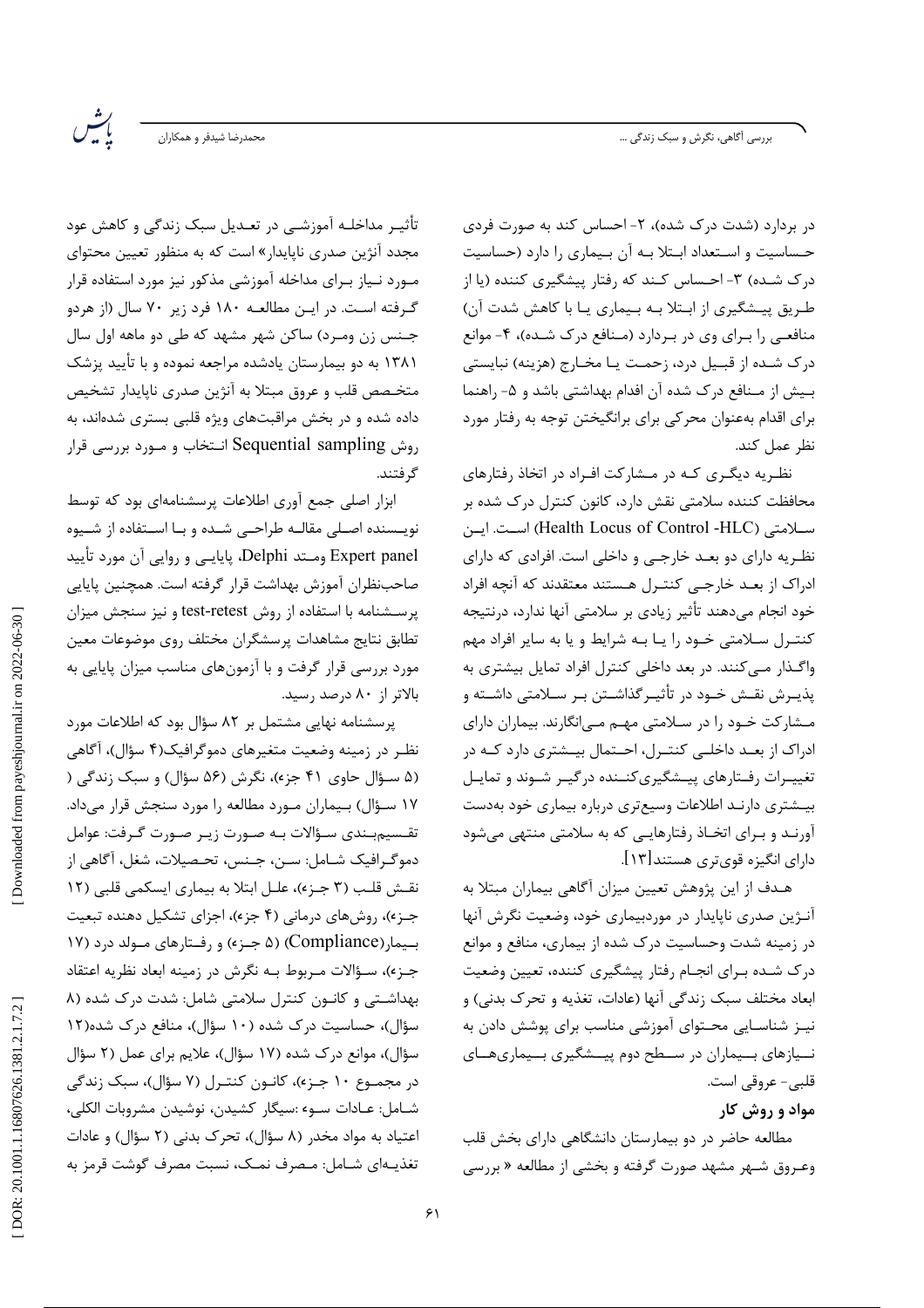گوشت سفید، مصرف تخم مرغ، سبزی ومیوه، نوع روغن و مواد لبني مصرفي (٧ سؤال).

رتبه بندي متغيرها نيز به اين ترتيب انجام يذيرفت: ١- متغيـر آگاهي: وضعيت امتيازات هر فرد در طيفي از صفر تا ۴۱ مشخص گردید و گروهها در طبقات زیر قرار گرفتند: در سـؤال ۵ امتيازي مربوط به نقش قلب، نمره صفر: ضعيف، ۲-۱: متوسط و ۳: بالا، در سؤال ۱۲ امتیازی مربوط به علل بیماری ايسكمي قلبي، امتياز ٣ - ٠: ضعيف، ٨-۴: متوسط و بالاتر از ٩: بالا، در سؤال ۴ امتیازی مربوط به درمان ایسکمی، امتیاز ۱-۰ بـهعـنوان ضعيف، امتياز ٣-٢ متوسط و امتياز ۴ بهعنوان بالا در نظر گرفته شده است. همچنین در سؤال ۵ امتیازی مربوط به ويژگيهاي تبعيت بيمار، امتياز ٢: ضعيف، ۴-٣: متوسط و ۵: بالا و در سؤال ١٧ امتيازي رفتارهاي زيانبار و مولد درد، امتياز ۵- ·: ضعيف، ١٢-۶: متوسط و بالاتر از ١٣: بهعنوان بالا منظور شده است.

٢- متغيـر نگـرش: عـبارات نگرشـى بـر اسـاس مقياس ليكرت تـدوین و بـرای پیــشگیری از اثـر القــاکنندگــی آن، تعــدادی از عبارات دارای جهت گیری منفی هستند. با توجه به طیف ۵ رتـبه|ى، نمره هرعبارت (از كاملاً مخالف تا كاملاً موافق) از ١ تا ۵ در نظـر گـرفته شـد و هـر فرد در طيفي بين ۲۷۰-۵۴، قرار گرفت. طـبقه بـندي گـروههـا نيـز به اين شكل انجام شد: در زمیـنه شدت در کشده، نمرات ۱۴-۰: ضعیف، ۲۸-۱۵: متوسط و ۴۰-۲۹: بالا، در زمیـنه حـساسیت درکشده، نمرات ۱۷-۰: ضعیف، ۲۵-۱۸: متوسط و ۵۰-۳۶: بالا، در زمیـنه مـنافع درکشده، نمـرات ٢٠-٠: ضعیف، ۴۰-۲۱: متوسط و ۴۰-۴۱ بالا، در زمیـنه موانـع درکشده، نمرات ۲۸-۰ ضعیف، ۵۶-۲۹ متوسط و ۸۰-۵۷ بالا و در نهایت در زمینه میبزان کنتبرل درکشـده بر سلامتی، نمرات ۱۲-۰ ضعیف، ۲۴-۱۳ متوسط و ۳۵-۲۵ بالا در نظر گرفته شد.

٣- متغيـر سـبک زندگـي: پاسـخها با در نظر گرفتن امتياز هر عامــل از نظــر ميــزان خطرزايــي آن (بــا تأيــيد متخصــصين اییدمـیولوژی و قلـب وعروق) تراز شد و امتیاز هرفرد در زمینه عـادات سـو، بـين صـفر تا ١٠، در زمينه ورزش و تحرک بدنى بين صفر تا ٨ و در زمينه تغذيه بين صفر تا ١٨ محاسبه و بين صـغر تــا ۳۶ مـشخص گـرديد. سـيس در جـدول به اين صورت

طبقهبندی صورت پذیرفت: در زمینه عادات سوء: نمرات ۴-۰ پایین، ۷-۵ متوسط، ۱۰-۸ بالا، در زمینه تحرک بدنی: ۳-۰ يايين، ۶-۴ متوسط و ٨-٧ بالا و در زمينه تغذيه: نمرات ۶-٠ پایین، نمرات ۷-۱۲ متوسط و نمرات ۱۸-۱۳ بالا.

لازم به ذکر است جمعآوری اطلاعات توسط پرستاران شاغل در بخشهای قلب و عروق و پس از برقراری ارتباط صحیح با بیماران بهصورت انفرادی صورت گرفته است. دادهها نیز با نرمافزار SPSS مورد تجزیه و تحلیل قرار گرفت.

يافتهها

وضعیت بیماران مورد مطالعه از نظر ویژگیهای دموگرافیک درجـدول شـماره ١ نـشان داده شده است. جدول شماره ٢ نيز نـشاندهنده سطح آگاهي، وضعيت نگرش و سبک زندگي افراد مورد مطالعه است.

با توجه به جـدول شماره ۲ در مورد متغیرهای تحت بررسی مي توان گفت:

۱ – آگاهي

بـهطور کلـی آگاهـی بـیماران در زمیـنه بـیماری خود در سطح پایینے قـرار داشت. میانگین کل آگاهی ۵۹/ ۱۲از مجموع ۴۱ بود، یعنی بیماران بهطور متوسط از کمتر از ۳۰ درصد نکات مرتبط با بیماری خود آگاه بودند.

الـف- علـل بـيماري قلبـي: ميانگين أگاهي افراد در اين زمينه ۳/۶۲ از مجمـوع ۱۲ بـوده و فراوانی نسبی پاسخهای صحیح به سـؤالات به این ترتیب بود: عدم تحرک بدنی ۳۱ درصد، سیگار ۴۷ درصد، رژیـم غذایـی پرچـرب ۴۳ درصـد، الکل ۱۰ درصد، چاقبی ۲۳ درصـد، فشارخون ۲۰ درصد، تیپ شخصیتی عصبی ۳۱ درصد، ارث۲۱ درصد، سـن بالا ۱۱ درصد و تنش بیش از ۷۹ د, صد.

ب- درمـانهـاي موجـود: ميانگـين أكاهـي ١/۶٨ از ۴ بـوده و فراوانی نـسبی پاسـخهای صحیح به سؤالات به این ترتیب بود: درمـان دارویــی ۸۴ درصـد،درمان جراحــی۴۶ درصد، درمان از طریق آنژیویلاستی ۳۲ درصد و درمان از طریق استنت گذاری فقط ۶ د, صد.

Downloaded from payeshjournal.ir on 2022-06-30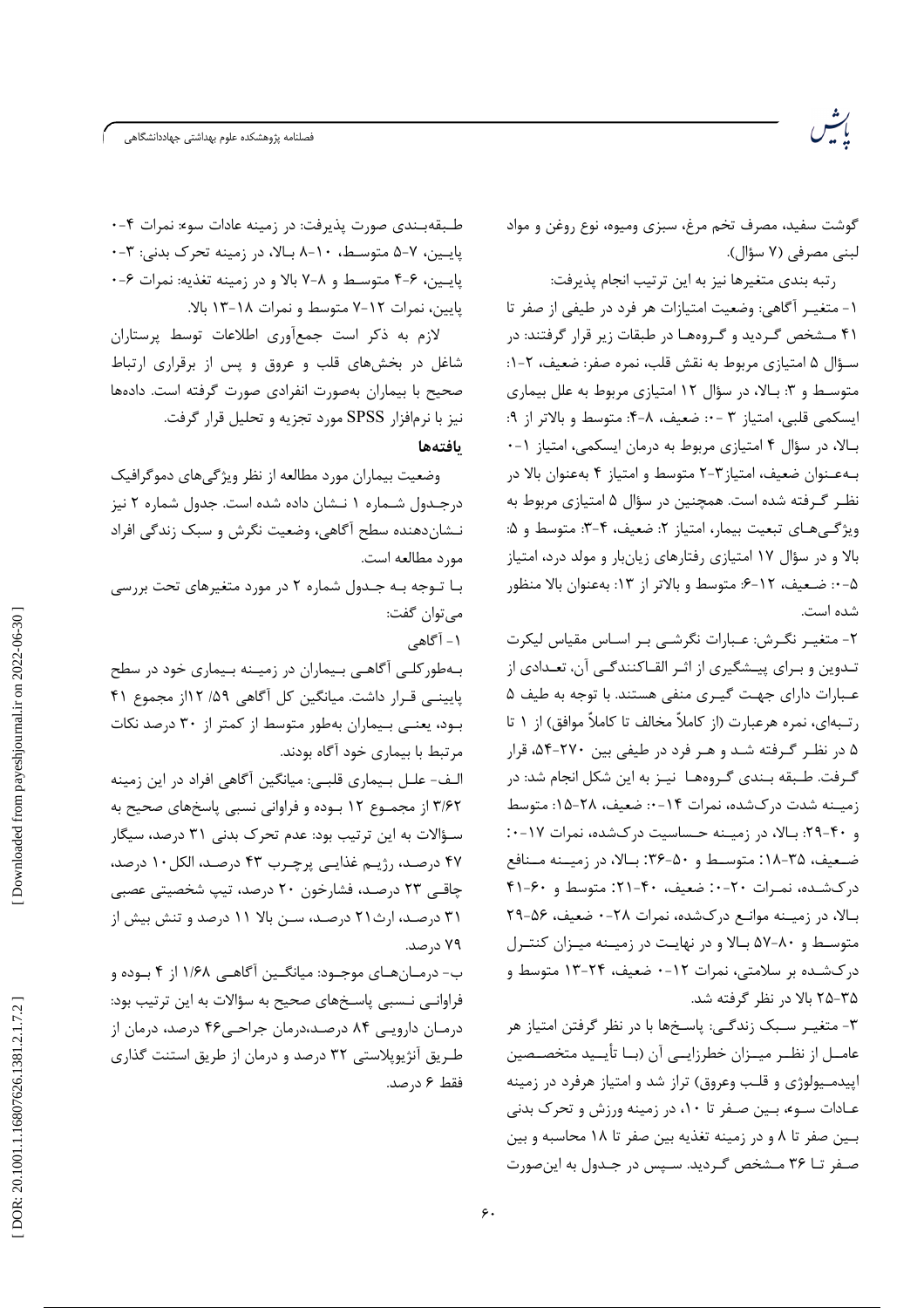## بررسی اَگاهی، نگرش و سبک زندگی …

| جمع                                  |          | زن                        |           | مرد                                                           |               | جنس                 |
|--------------------------------------|----------|---------------------------|-----------|---------------------------------------------------------------|---------------|---------------------|
| درصد                                 | تعداد    | درصد                      | تعداد     | درصد                                                          | تعداد         | متعير               |
|                                      |          |                           |           |                                                               |               | گروههای سنی         |
| 11/1                                 | ٢.       | $\tau/\tau$               | ۶         | $\mathsf{Y}/\mathsf{Y}$                                       | $\mathcal{N}$ | $r - rq$            |
| $\tau\tau/\tau$                      | ۵۸       | 9/5                       | ١٧        | $\Upsilon \Upsilon/\Lambda$                                   | ۴۱            | $F - F9$            |
| $\mathbf{Y} \mathbf{Y} / \mathbf{Y}$ | ۴٣       | $\lambda/\Upsilon$        | ١۵        | 10/8                                                          | ٢٨            | $\Delta - \Delta$ ۹ |
| $\tau\tau/\lambda$                   | ۵۹       | $\lambda/\tau$            | ٣٣        | 15/                                                           | ۲۶            | $9 - 99$            |
|                                      |          |                           |           |                                                               |               | شغل                 |
| $\lambda$ /9                         | ۱۶       | $\frac{1}{\sqrt{2}}$      | ٣         | $Y/\Upsilon$                                                  | $\gamma$      | کارگر               |
| $Y \frac{1}{Y}$                      | ٣٩       | 8/1                       | ۱٢        | ۱۵                                                            | ٢٧            | كارمند              |
| $\mathbf{Y} \cdot \mathbf{19}$       | ٣٧       | $\langle \rangle$ .       | $\bullet$ | $\mathbf{Y}\boldsymbol{\cdot} \mathbf{ }\mathbf{\mathcal{S}}$ | ٣٧            | آزاد                |
| ۲۸/۹                                 | ۵٢       | $Y\Lambda$ /9             | ۵٢        | $\bullet$                                                     | $\bullet$     | خانەدار             |
| $f/\mathfrak{f}$                     | λ        | $\langle \bullet \rangle$ | $\bullet$ | $f/\mathfrak{f}$                                              | λ             | بی کار              |
| 10/5                                 | ۲۸       | $\mathbf{Y}/\mathbf{Y}$   | ۴         | 177                                                           | ۲۴            | بازنشسته            |
|                                      |          |                           |           |                                                               |               | سطح تحصيلات         |
| $\lambda/\tau$                       | ٣٣       | $\mathcal{N}$             | ۱۸        | $\lambda/\tau$                                                | ۱۵            | بىسواد              |
| ۳۶/۱                                 | ۶۵       | 10/5                      | ٢٨        | $\mathbf{Y}\boldsymbol{\cdot} \mathbf{ }\mathbf{\mathcal{S}}$ | ٣٧            | ابتدایی             |
| 9/5                                  | ١٧       | $\tau/\tau$               | ۶         | 9/1                                                           | ۱۱            | راهنمايي            |
| ۲۵                                   | ۴۵       | $Y/\Upsilon$              | $\gamma$  | $\frac{1}{\sqrt{2}}$                                          | ٣٢            | ديپلم               |
| $Y/\tau$                             | $\gamma$ | $Y/\lambda$               | ۵         | $f/\mathfrak{f}$                                              | ٨             | كارشناس             |
| $\mathbf{r}/\mathbf{q}$              | ٧        | $\cdot$ /۶                | $\lambda$ | $\tau/\tau$                                                   | ۶             | بالاتر از کارشناسی  |

جدول شماره ۱- توزیع فراوانی مطلق و نسبی بیماران مورد مطالعه بر حسب سن، جنس، سطح تحصیلات و شغل

|              | سطح | پايين                           |                             |          | متوسط                                |           | بالا                       |
|--------------|-----|---------------------------------|-----------------------------|----------|--------------------------------------|-----------|----------------------------|
|              |     |                                 |                             |          |                                      |           |                            |
| متغير        |     | تعداد                           | در صد                       | تعداد    | در صد                                | تعداد     | در صد                      |
| آگاهی        |     |                                 |                             |          |                                      |           |                            |
| نقش قلب      |     | ٣٣                              | $\Lambda/\tau$              | ۱۰۶      | $\Delta\lambda$ /9                   | ۴۱        | $\Upsilon\Upsilon/\Lambda$ |
| علل ایسکمی   |     | $\mathcal{N} \cdot \mathcal{N}$ | $\Delta$ 9/۴                | ۵۹       | $\tau\tau/\lambda$                   | ۱۴        | $V/\Lambda$                |
| درمان        |     | ٩.                              | ۵۰                          | ۸۱       | ۴۵                                   | ٩         | ۵                          |
| تبعيت        |     | ٨٨                              | $f\Lambda/9$                | ٧۵       | $f \frac{1}{\sqrt{2}}$               | ١٧        | 9/5                        |
| رفتار مشدد   |     | ۱۵۶                             | $\lambda$ ۶/۷               | ۱۹       | $1 - \Delta$                         | ۶         | $\tau/\tau$                |
| نگرش نسبت به |     |                                 |                             |          |                                      |           |                            |
| شدت          |     | ١                               | $\cdot$ /۶                  | $\cdots$ | $\Delta\Delta/\Delta$                | ٧٩        | $f\uparrow\uparrow/9$      |
| حساسيت       |     | ۰                               | ۰                           | ٣۶       | $\mathsf{r}$ .                       | ۱۴۴       | $\lambda$ .                |
| منافع        |     | ۰                               | $\bullet$                   | ۴۴       | $\mathbf{Y} \mathbf{Y} / \mathbf{Y}$ | ۱۳۶       | $Y\Delta/\mathcal{F}$      |
| موانع        |     | ١                               | $\cdot$ /۶                  | ۱۵۵      | $\lambda$ ۶/ $\lambda$               | ۲۴        | 177                        |
| كنترل        |     | ۵                               | $Y/\lambda$                 | 151      | 55/7                                 | ۵۴        | $\mathfrak{r}$ .           |
| سبک زندگی    |     |                                 |                             |          |                                      |           |                            |
| عادات سوء    |     | $\mathcal{L}$                   | ۵۱۶                         | ٣۵       | 19/                                  | ۱۳۵       | ٧۵                         |
| تحرک بدنی    |     | ۱۵۰                             | $\lambda \Upsilon/\Upsilon$ | ۲۳       | $17/\lambda$                         | $\bullet$ | $\mathbf{r}/\mathbf{q}$    |
| عادات تغذيه  |     | ۴٠                              | YY/Y                        | 15.      | YY/Y                                 | ١٠        | ۵۱۶                        |

جدول شماره ۲- توزیع فراوانی مطلق و نسبی بیماران مورد مطالعه بر حسب سطح آگاهی، وضعیت نگرشها و سبک زندگی

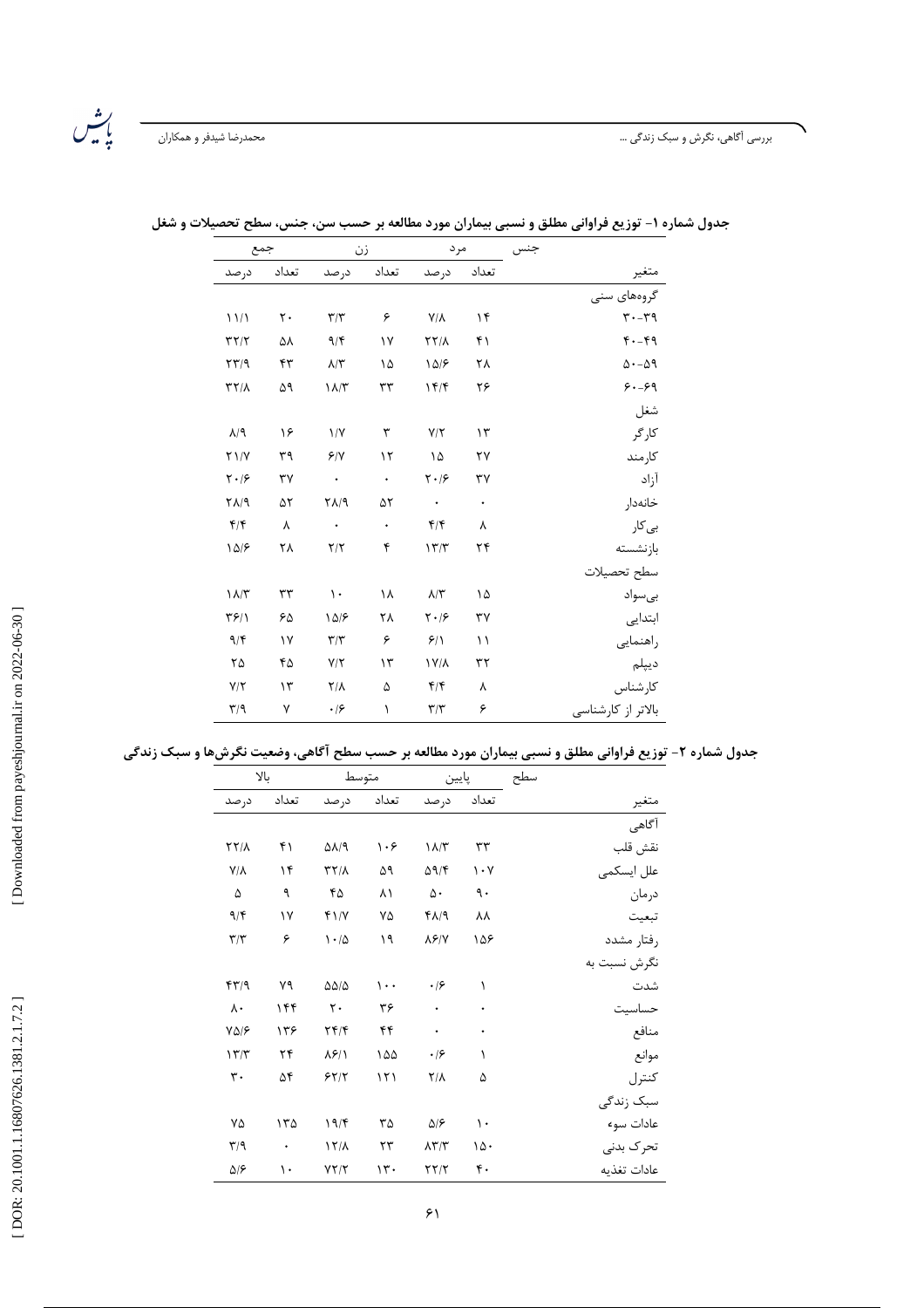فصلنامه پژوهشكده علوم بهداشتى جهاددانشگاهى

ج- تبعـيت بيمار از پزشک معالج: ميانگين آگاهي ٢/۴۸ از ۵ و فراوانی نـسبی پاسـخهای صحیح به سؤالات به این ترتیب بود: مـصرف دارو دقيقاً به ميزان تجويز شده ۷۱ درصد، مصرف دارو دقـيقاً در زمـان تجويز شده ۶۳ درصد، انجام توصيههاي مربوط بـه تغییـر در شـیوه زندگـی ۴۵ درصـد، مـراجعه جهـت انجام آزمايش هاي تشخيصي لازم ٣۵ درصدو مراجعه جهت انجام اقدامات درمانی لازم ٣٢ درصد.

د- رفـتارهای زیان بار و مولد درد: میانگین آگاهی ۳/۴۲ از ۱۷ بوده و فراوانی نسبی پاسخهای صحیح به سؤالات به این ترتیب بـود: تـنش ٨١/٧ درصد، فعاليت بيش از حد آستانه تهييج درد ۴۴/۴ درصـد، سیگار ۳۲ درصد، عدم کنترل رژیم غذایی از نظر نوع ۲۹/۴ درصد، عـدم كنترل غذا از نظر حجم ۲۸/۹ درصد، قطع دارو ٢۶/٧ درصد، فعاليت شديد پس از صرف غذا ٢٥ درصد، ورزش درحد بالاتر ازآستانه درد ۱۸/۹ درصد. ۲- نگرش

در زمیــنه شــدت درک شــده: میانگــین نمـره افـراد، ۲۷/۵۲ (از ۴۰)، در زمیــنه حـساسیت درک شــده، ۳۷/۸۰ (از ۵۰)، در زمیـنه منافع درک شده، ۴۲/۷۹ (از ۶۰)، در زمینه موانع درک شـده ۴۷/۸۳ (از ۸۵)، در زمیـنه کنتـرل بر سلامتی،۲۲/۳۲ (از مجمـوع ٣۵) بود. ميانگين كل نيز، ١٧٨ از ٢٧٠ بود. همچنين مهسم ترین نگرشهای نیازمـند تغییـر و اصـلاح دربـیماران (بخش های شدت تا کنترل درک شده) در جداول شماره ۳ و ۴ آمده است.

بخش راهنما برای اقدام نیز گویای موارد زیر است: ۱- در پاسخ به سؤال « در زمینه رفتارهای مناسب مربوط به بیماری خود از چه منابعی کسب اطلاع کردهاید» ١٣/٣٣؟ درصد افراد از طريق راديو و تلويزيون، توصيههاي پزشكان و تجربه بیماری دوستان و آشنایان، ۱۲/۲ درصد افراد از طریق رادیو و تلویزیون و توصیههای پزشکان،۱۱/۱ درصد افراد فقط از طریق توصیههای پزشکان و ۱۰ درصد افراد نیز از طریق تمام منابع (راديو وتلويزيون، روزنامه و مجلات، كتاب، توصيه یزشکان و بیماری) کسب اطلاع نمودهاند.

همچنین ۶/۱ درصد افراد فقط از طریق توصیههای پزشکان و تجربه بیماری دوستان، ۴/۴ درصد افراد فقط از طریق تجربه بیماری دوستان و ۳/۹ درصد افراد نیز از سایر منابع کسب

اطلاع نمودهاند. یعنی در مجموع ۷۵/۶ درصد افراد اعلام نمودهاند که یکی از منابع کسب اطلاعات آنها توصیههای یزشکان بوده است. این در حالی است که ۶۳/۳ درصد افراد رادیو وتلویزیون را نیز منبع کسب اطلاعات خود معرفی کردهاند. ۴۵/۶ درصد تجربه بیماری دوستان و آشنایان، ۲۶/۱ درصد از روزنامه و مجلات و ۲۳/۹ درصد از کتاب بهعنوان منبع كسب اطلاعات استفاده نمودهاند.

۲-در پاسخ به سؤال« بهنظر شما وجود چه منابع دیگری برای افزودن به اطلاعات شما مناسب است» ؟

۳۸/۳ درصد فقط به برنامههای آموزشی در بیمارستان، ۲۲/۸ درصـد بـه بـرنامههـای آموزشی بیمارستان، کلاس آموزشی در کلینـیکهـا و وجـود انجمنهای حمایت از بیماران قلبی و ۹/۴ درصـد نیـز به برنامههای آموزشی بیمارستان و کلاس آموزشی در کلینـیکهـا اشـاره کـردهاند. بهعبارت دیگر در مجموع ۷۸/۹ درصد افـراد وجـود بـرنامههـای آموزشی در بیمارستانها، ۴۰ درصـد افراد وجود کلاس آموزشی در کلینیکها و ۳۳/۳ درصد وجـود انجمــنهـاي حمايـت از بيماران قلبي را براي افزودن به اطلاعات خود مناسب می دانند.

۳- سبک زندگے ِ

الف- از نظر عادات سوء: ٧٢/٧ درصد افراد سيگار نمي كشيدند. ۹۳/۳ درصد افراد مشروبات الکلی نمی،نوشند و ۹۰ درصد آنها به هیچگونه مواد مخدری اعتیاد نداشتند.

ب- از نظر میزان تحرک بدنی: ۶۹/۴ درصد افراد هیچگونه فعاليت بدنى به قصد ورزش انجام نمى دهند. ازميان ٣٠/۶ درصد افرادی هم که ورزش میکنند، ۱۱/۶ درصد ورزشهای ایزوتونیک، ۴/۵ درصد ورزشهای ایزومتریک و ۱۴/۵ درصد ترکیبی از هر دو نوع ورزش را انجام می دهند. همچنین ۶۸/۹ درصد افراد بلافاصله پس از ناهار میخوابند که این مطلب در مورد ۳۴/۴ درصد این افراد دایمی است.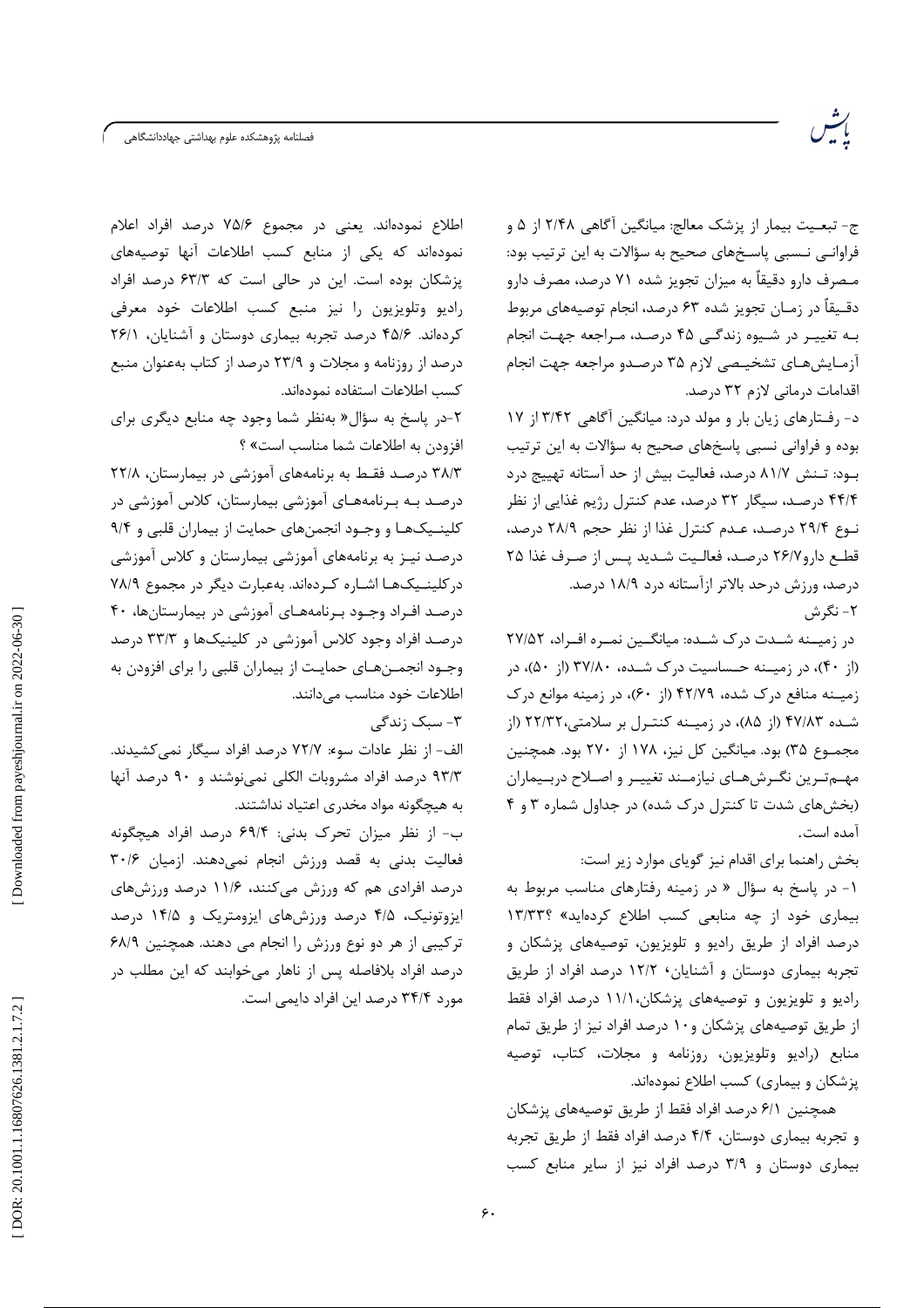ىش<br>باش

| شدت درک شده<br>ابتلا به بیماری قلبی تأثیر خاصی روی زندگی افراد باقی نمیگذارد و بیماران قلبی هم مثل<br>موافق<br>53714<br>سایرین زندگی عادی دارند<br>$\Delta \cdot$<br>بیماری قلبی بیماری خطرناکی است که فرد ممکن است به آن دچار شود<br>موافق<br>این روزها هرکس مشکل و بیماری خاصی دارد، من هم به بیماری قلبی دچار شدهام، پس مشکل<br>موافق<br>۳۹/۹<br>من هم مثل سایر افراد است و اهمیتی ندارد<br>بیماری قلبی خیلی کمتر از بعضی بیماریهای صعب العلاج دیگر خطرناک است، پس نباید<br>۲۱/۱<br>مخالف<br>نگرانش باشم، چون به راحتی درمان میشود<br>حساسیت درک شده<br>من بهسرعت پس از خارج شدن از بیمارستان اه حال اول باز خواهم گشت و نیازی نیست برای<br>موافق<br>$\lambda \Upsilon / 9$<br>تغییر شیوه زندگی، خود را به زحمت بیاندازم<br>احتمال حمله قلبی مجدد در فردی که یک بار به حمله قلبی دچار شده ضعیف است<br>$Y \Upsilon$<br>موافق<br>چون وضعیت من از بسیاری بیماران قلبی دیگر که میشناسم بهتر است، نیازی نیست نگران<br>$Yf/\tau$<br>موافق<br>وضعیت خود باشم و بخواهم تغییری در رفتارهای خود بهوجود بیاورم<br>اگر آگاهیم در مورد شیوه زندگی متناسب با شرایط فعلیم افزایش یابد بیماری عوارض کمتری<br>موافق<br>$Y\setminus\setminus$<br>خواهد داشت<br>بسیاری از افراد چون مراقب رژیم غذایی خود نیستند، به بیماری قلبی دچار شدهاند. پس بیماری<br>$Y \cdot 19$<br>موافق<br>من با عادات غذاييم ارتباط ندارد<br>منافع درک شده<br>موافق<br>9811<br>اگر نتوانم با بیماری قلبیم سازگار شوم، ممکن است شغل خود را از دست بدهم<br>وقتی حالم بهتر شود ممکن است مقدار بعضی داروها را کاهش دهم و لازم نیست همه داروهایی<br>8111<br>موافق<br>را که پزشک تجویز نموده مصرف کنم<br>پس از طی شدن دوره بستری در بیمارستان مشکل قلبی من حل میشود پس تغییر رفتار لازم<br>٧٠<br>موافق<br>نبوده و خوردن داروها کافی است<br>چون قادر به کنترل کاهش تنش نیستم پس نمی¤وانم کار مؤثری در پیشگیری از بیماری قلبی<br>موافق<br>۶۷/۷<br>انجام دهم<br>اگر کسی زمینه ارثی داشته باشد دچار بیماری قلبی میشود و بقیه عوامل تأثیری در ابتلا به<br>۵۵/۵<br>موافق<br>بيمارى ندارند<br>بیماری قلبی روی طول عمر من تأثیری ندارد و من با این بیماری هم عمری طولانی خواهم<br>موافق<br>۵۰<br>داشت<br>اگر رفتارهای خود را متناسب با وضعیت بیماریم تغییر دهم، احتمال کمی وجود خواهد داشت که<br>YY/Y<br>مخالف | $\cdot$ . $\cdot$ .<br>$\bullet$ |            |      |
|-----------------------------------------------------------------------------------------------------------------------------------------------------------------------------------------------------------------------------------------------------------------------------------------------------------------------------------------------------------------------------------------------------------------------------------------------------------------------------------------------------------------------------------------------------------------------------------------------------------------------------------------------------------------------------------------------------------------------------------------------------------------------------------------------------------------------------------------------------------------------------------------------------------------------------------------------------------------------------------------------------------------------------------------------------------------------------------------------------------------------------------------------------------------------------------------------------------------------------------------------------------------------------------------------------------------------------------------------------------------------------------------------------------------------------------------------------------------------------------------------------------------------------------------------------------------------------------------------------------------------------------------------------------------------------------------------------------------------------------------------------------------------------------------------------------------------------------------------------------------------------------------------------------------------------------------------------------------------------------------------------------------------------------------------------------------------------------------------------------------------------------------------------------|----------------------------------|------------|------|
|                                                                                                                                                                                                                                                                                                                                                                                                                                                                                                                                                                                                                                                                                                                                                                                                                                                                                                                                                                                                                                                                                                                                                                                                                                                                                                                                                                                                                                                                                                                                                                                                                                                                                                                                                                                                                                                                                                                                                                                                                                                                                                                                                           | متغير و پاسخ ارايهشده            | وضعيت پاسخ | درصد |
|                                                                                                                                                                                                                                                                                                                                                                                                                                                                                                                                                                                                                                                                                                                                                                                                                                                                                                                                                                                                                                                                                                                                                                                                                                                                                                                                                                                                                                                                                                                                                                                                                                                                                                                                                                                                                                                                                                                                                                                                                                                                                                                                                           |                                  |            |      |
|                                                                                                                                                                                                                                                                                                                                                                                                                                                                                                                                                                                                                                                                                                                                                                                                                                                                                                                                                                                                                                                                                                                                                                                                                                                                                                                                                                                                                                                                                                                                                                                                                                                                                                                                                                                                                                                                                                                                                                                                                                                                                                                                                           |                                  |            |      |
|                                                                                                                                                                                                                                                                                                                                                                                                                                                                                                                                                                                                                                                                                                                                                                                                                                                                                                                                                                                                                                                                                                                                                                                                                                                                                                                                                                                                                                                                                                                                                                                                                                                                                                                                                                                                                                                                                                                                                                                                                                                                                                                                                           |                                  |            |      |
|                                                                                                                                                                                                                                                                                                                                                                                                                                                                                                                                                                                                                                                                                                                                                                                                                                                                                                                                                                                                                                                                                                                                                                                                                                                                                                                                                                                                                                                                                                                                                                                                                                                                                                                                                                                                                                                                                                                                                                                                                                                                                                                                                           |                                  |            |      |
|                                                                                                                                                                                                                                                                                                                                                                                                                                                                                                                                                                                                                                                                                                                                                                                                                                                                                                                                                                                                                                                                                                                                                                                                                                                                                                                                                                                                                                                                                                                                                                                                                                                                                                                                                                                                                                                                                                                                                                                                                                                                                                                                                           |                                  |            |      |
|                                                                                                                                                                                                                                                                                                                                                                                                                                                                                                                                                                                                                                                                                                                                                                                                                                                                                                                                                                                                                                                                                                                                                                                                                                                                                                                                                                                                                                                                                                                                                                                                                                                                                                                                                                                                                                                                                                                                                                                                                                                                                                                                                           |                                  |            |      |
|                                                                                                                                                                                                                                                                                                                                                                                                                                                                                                                                                                                                                                                                                                                                                                                                                                                                                                                                                                                                                                                                                                                                                                                                                                                                                                                                                                                                                                                                                                                                                                                                                                                                                                                                                                                                                                                                                                                                                                                                                                                                                                                                                           |                                  |            |      |
|                                                                                                                                                                                                                                                                                                                                                                                                                                                                                                                                                                                                                                                                                                                                                                                                                                                                                                                                                                                                                                                                                                                                                                                                                                                                                                                                                                                                                                                                                                                                                                                                                                                                                                                                                                                                                                                                                                                                                                                                                                                                                                                                                           |                                  |            |      |
|                                                                                                                                                                                                                                                                                                                                                                                                                                                                                                                                                                                                                                                                                                                                                                                                                                                                                                                                                                                                                                                                                                                                                                                                                                                                                                                                                                                                                                                                                                                                                                                                                                                                                                                                                                                                                                                                                                                                                                                                                                                                                                                                                           |                                  |            |      |
|                                                                                                                                                                                                                                                                                                                                                                                                                                                                                                                                                                                                                                                                                                                                                                                                                                                                                                                                                                                                                                                                                                                                                                                                                                                                                                                                                                                                                                                                                                                                                                                                                                                                                                                                                                                                                                                                                                                                                                                                                                                                                                                                                           |                                  |            |      |
|                                                                                                                                                                                                                                                                                                                                                                                                                                                                                                                                                                                                                                                                                                                                                                                                                                                                                                                                                                                                                                                                                                                                                                                                                                                                                                                                                                                                                                                                                                                                                                                                                                                                                                                                                                                                                                                                                                                                                                                                                                                                                                                                                           |                                  |            |      |
|                                                                                                                                                                                                                                                                                                                                                                                                                                                                                                                                                                                                                                                                                                                                                                                                                                                                                                                                                                                                                                                                                                                                                                                                                                                                                                                                                                                                                                                                                                                                                                                                                                                                                                                                                                                                                                                                                                                                                                                                                                                                                                                                                           |                                  |            |      |
|                                                                                                                                                                                                                                                                                                                                                                                                                                                                                                                                                                                                                                                                                                                                                                                                                                                                                                                                                                                                                                                                                                                                                                                                                                                                                                                                                                                                                                                                                                                                                                                                                                                                                                                                                                                                                                                                                                                                                                                                                                                                                                                                                           |                                  |            |      |
|                                                                                                                                                                                                                                                                                                                                                                                                                                                                                                                                                                                                                                                                                                                                                                                                                                                                                                                                                                                                                                                                                                                                                                                                                                                                                                                                                                                                                                                                                                                                                                                                                                                                                                                                                                                                                                                                                                                                                                                                                                                                                                                                                           |                                  |            |      |
|                                                                                                                                                                                                                                                                                                                                                                                                                                                                                                                                                                                                                                                                                                                                                                                                                                                                                                                                                                                                                                                                                                                                                                                                                                                                                                                                                                                                                                                                                                                                                                                                                                                                                                                                                                                                                                                                                                                                                                                                                                                                                                                                                           |                                  |            |      |
|                                                                                                                                                                                                                                                                                                                                                                                                                                                                                                                                                                                                                                                                                                                                                                                                                                                                                                                                                                                                                                                                                                                                                                                                                                                                                                                                                                                                                                                                                                                                                                                                                                                                                                                                                                                                                                                                                                                                                                                                                                                                                                                                                           |                                  |            |      |
|                                                                                                                                                                                                                                                                                                                                                                                                                                                                                                                                                                                                                                                                                                                                                                                                                                                                                                                                                                                                                                                                                                                                                                                                                                                                                                                                                                                                                                                                                                                                                                                                                                                                                                                                                                                                                                                                                                                                                                                                                                                                                                                                                           |                                  |            |      |
|                                                                                                                                                                                                                                                                                                                                                                                                                                                                                                                                                                                                                                                                                                                                                                                                                                                                                                                                                                                                                                                                                                                                                                                                                                                                                                                                                                                                                                                                                                                                                                                                                                                                                                                                                                                                                                                                                                                                                                                                                                                                                                                                                           |                                  |            |      |
|                                                                                                                                                                                                                                                                                                                                                                                                                                                                                                                                                                                                                                                                                                                                                                                                                                                                                                                                                                                                                                                                                                                                                                                                                                                                                                                                                                                                                                                                                                                                                                                                                                                                                                                                                                                                                                                                                                                                                                                                                                                                                                                                                           |                                  |            |      |
|                                                                                                                                                                                                                                                                                                                                                                                                                                                                                                                                                                                                                                                                                                                                                                                                                                                                                                                                                                                                                                                                                                                                                                                                                                                                                                                                                                                                                                                                                                                                                                                                                                                                                                                                                                                                                                                                                                                                                                                                                                                                                                                                                           |                                  |            |      |
|                                                                                                                                                                                                                                                                                                                                                                                                                                                                                                                                                                                                                                                                                                                                                                                                                                                                                                                                                                                                                                                                                                                                                                                                                                                                                                                                                                                                                                                                                                                                                                                                                                                                                                                                                                                                                                                                                                                                                                                                                                                                                                                                                           |                                  |            |      |
|                                                                                                                                                                                                                                                                                                                                                                                                                                                                                                                                                                                                                                                                                                                                                                                                                                                                                                                                                                                                                                                                                                                                                                                                                                                                                                                                                                                                                                                                                                                                                                                                                                                                                                                                                                                                                                                                                                                                                                                                                                                                                                                                                           |                                  |            |      |
|                                                                                                                                                                                                                                                                                                                                                                                                                                                                                                                                                                                                                                                                                                                                                                                                                                                                                                                                                                                                                                                                                                                                                                                                                                                                                                                                                                                                                                                                                                                                                                                                                                                                                                                                                                                                                                                                                                                                                                                                                                                                                                                                                           |                                  |            |      |
|                                                                                                                                                                                                                                                                                                                                                                                                                                                                                                                                                                                                                                                                                                                                                                                                                                                                                                                                                                                                                                                                                                                                                                                                                                                                                                                                                                                                                                                                                                                                                                                                                                                                                                                                                                                                                                                                                                                                                                                                                                                                                                                                                           |                                  |            |      |
|                                                                                                                                                                                                                                                                                                                                                                                                                                                                                                                                                                                                                                                                                                                                                                                                                                                                                                                                                                                                                                                                                                                                                                                                                                                                                                                                                                                                                                                                                                                                                                                                                                                                                                                                                                                                                                                                                                                                                                                                                                                                                                                                                           |                                  |            |      |
|                                                                                                                                                                                                                                                                                                                                                                                                                                                                                                                                                                                                                                                                                                                                                                                                                                                                                                                                                                                                                                                                                                                                                                                                                                                                                                                                                                                                                                                                                                                                                                                                                                                                                                                                                                                                                                                                                                                                                                                                                                                                                                                                                           |                                  |            |      |
|                                                                                                                                                                                                                                                                                                                                                                                                                                                                                                                                                                                                                                                                                                                                                                                                                                                                                                                                                                                                                                                                                                                                                                                                                                                                                                                                                                                                                                                                                                                                                                                                                                                                                                                                                                                                                                                                                                                                                                                                                                                                                                                                                           |                                  |            |      |
|                                                                                                                                                                                                                                                                                                                                                                                                                                                                                                                                                                                                                                                                                                                                                                                                                                                                                                                                                                                                                                                                                                                                                                                                                                                                                                                                                                                                                                                                                                                                                                                                                                                                                                                                                                                                                                                                                                                                                                                                                                                                                                                                                           |                                  |            |      |
|                                                                                                                                                                                                                                                                                                                                                                                                                                                                                                                                                                                                                                                                                                                                                                                                                                                                                                                                                                                                                                                                                                                                                                                                                                                                                                                                                                                                                                                                                                                                                                                                                                                                                                                                                                                                                                                                                                                                                                                                                                                                                                                                                           |                                  |            |      |
|                                                                                                                                                                                                                                                                                                                                                                                                                                                                                                                                                                                                                                                                                                                                                                                                                                                                                                                                                                                                                                                                                                                                                                                                                                                                                                                                                                                                                                                                                                                                                                                                                                                                                                                                                                                                                                                                                                                                                                                                                                                                                                                                                           |                                  |            |      |
|                                                                                                                                                                                                                                                                                                                                                                                                                                                                                                                                                                                                                                                                                                                                                                                                                                                                                                                                                                                                                                                                                                                                                                                                                                                                                                                                                                                                                                                                                                                                                                                                                                                                                                                                                                                                                                                                                                                                                                                                                                                                                                                                                           | مجدداً دچار فرم حاد بیماری شوم   |            |      |

جدول شماره ۳- توزیع فراوانی نسبی نگرشهای نیازمند تغییر(شدت، حساسیت و منافع درک شده)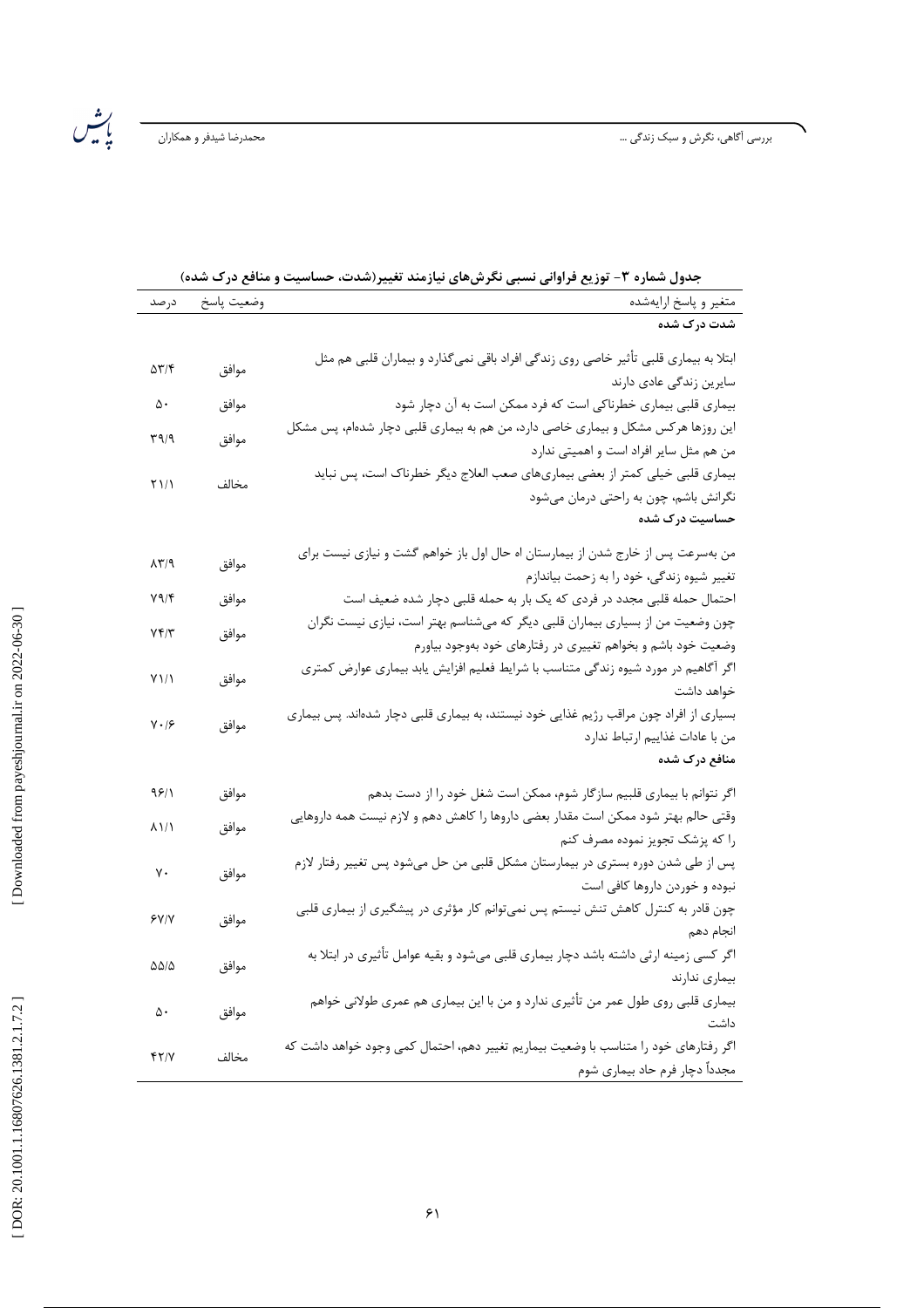درصد نیـز بـیش از ۴ تخـم مرغ در هفته مصرف میکنند. ۴-میزان مصرف سبزی ومیوه در روز: ۶۷/۸ درصد افراد در هر روز کمتر از ۱۰۰ گرم، ۱۷/۸ درصد ۲۰۰ گرم و ۸/۳ درصد نیز بیش از ۲۰۰ گرم سبزی و میوه مصرف میکنند. ۵- نوع روغن مـصرفي: ۵۷/۸ درصـد افراد روغن گياهي جامد، ۵ درصد روغن حیوانی، ۶/۱ درصد ترکیبی از روغن گیاهی جامد و حیوانی،۲/ ۱۲ درصد روغـن گیاهـی مایـع و ۱۷/۸ درصـد نیز ترکیبی از روغـن گياهي جامد و مايع مصرف مي كنند. ۶- نوع مواد لبني: ۵۱/۷ درصد افراد لبنيات پرچرب، ۳۳/۹ درصد لبنيات كمچرب و ۱۳/۹ درصد نیـز ترکیبـی از هـر دو نـوع مـواد لبنی مصرف مے کنند.

ج- از نظـر تغذيـه و رژيـم غذايـي: ١- مصرف نمک: ١٧/٢ درصـد افـراد رژيــم غذايي كاملاً بدون نمک دارند. ۶۲/۲ درصد فقـط هـنگام طـبخ، نمک به غذا مى|فزايند. ۱۵ درصد آنها سر سفره غـذا نيـز نمـک به غذا مىافزايند و ۵ درصد چاشنىهاى شـور و تـنقلات شـور نيـز مـصرف مـي كنند. ٢- ميزان مصرف گوشت: ۴۹/۵ درصد افـراد کمتـر از ۳ وعده در هفته و ۲۸/۹ درصـد افـراد بـين ٣ تــا ۵ وعـده در هفته گوشت قرمز مصرف میکنند. همچنین ۴۶/۱ درصد افراد کمتر از ۳ وعده و ۳۷/۲ درصد آنها بين ٣ تا ۵ وعده در هفته گوشت سفيد مصرف مبي كنــند. ٣- ميــزان مـصرف تخـم مرغ در هفته: ٣۴/۴ درصد افراد دو عـدد تخم مرغ، ١٨/٩ درصد ٣ عدد تخم مرغ و ١۶/٧

رينې<br>پېښه

جدول شماره ۴- توزیع فراوانی نسبی نگرشهای نیازمند تغییر(موانع درک شده و کنترل بر سلامتی)

| متغير و پاسخ ارايهشده                                                                  | وضعيت پاسخ | درصد               |
|----------------------------------------------------------------------------------------|------------|--------------------|
| موانع درک شده                                                                          |            |                    |
| برنامههای آموزشی مناسبی برای افزایش اطلاعات در زمینه بیماری قلبی و زندگی پس از حمله    | موافق      | ۴۵۱۶               |
| قلبى وجود ندارد                                                                        |            |                    |
| انجام برخی آزمایشهای خیلی دقیق آنقدر گران است که توان پرداخت هزینه آن را ندارم         | موافق      | 4771               |
| انجام تمرینات ورزشی بهطور مرتب کار دشواری است و امکان هماهنگی با برنامه سایر اعضای     | موافق      | ۴۲/۳               |
| خانواده در این زمینه وجود ندارد                                                        |            |                    |
| پیشگیری از بیماری قلبی و عوارض آن بسیار دشوار است                                      | موافق      | $\mathfrak{r}$ .   |
| نمیتوانم داروهایم را دقیقاً به همان مقدار و در همان زمانی که پزشک تجویز میکند مصرف کنم | موافق      | ۲۹/۴               |
| چون فراموش میکنم                                                                       |            |                    |
| داروهای مؤثر برای درمان بیماریهای قلبی کمیاب و گران است و دسترسی به آنها آسان نیست     | موافق      | ۲۳/۳               |
| میزان کنترل بر سلامتی                                                                  |            |                    |
| من فرد خوششانسی نبودهام که دچار بیماری قلبی شدهام و بیماری قلبیم بیش از هر چیز به      |            |                    |
| دلیل بدشانسی بوده است                                                                  | موافق      | ۷۴/۵               |
| از دست من کاری ساخته نبوده است که به بیماری قلبی دچار نشوم پس بایستی خود را به دست     | موافق      | Y1/F               |
| تقدیر بسپارم تا چه سرنوشتی برایم رقم زده است                                           |            |                    |
| شانس نقش مهمی را در این زمینه که چقدر زود وضعیت من بهتر شود ایفا میکند                 | موافق      | 557                |
| آنچه نبایستی اتفاق بیفتد پیش آمده است، پس فرقی نمیکند چه کارهایی انجام دهم چون من      | موافق      | ۵۷/۲               |
| دیگر به وضع قبل از بستری شدن بر نمیگردم                                                |            |                    |
| نقش سایر افراد در سلامتی من بیش از نقشی است که خودم در این زمینه ایفا میکنم            | موافق      | $\Delta Y/\Lambda$ |
| در مورد بیماریم بیش از هر چیز باید بگذارم دورهاش را طی کند                             | موافق      | ۴۸/۹               |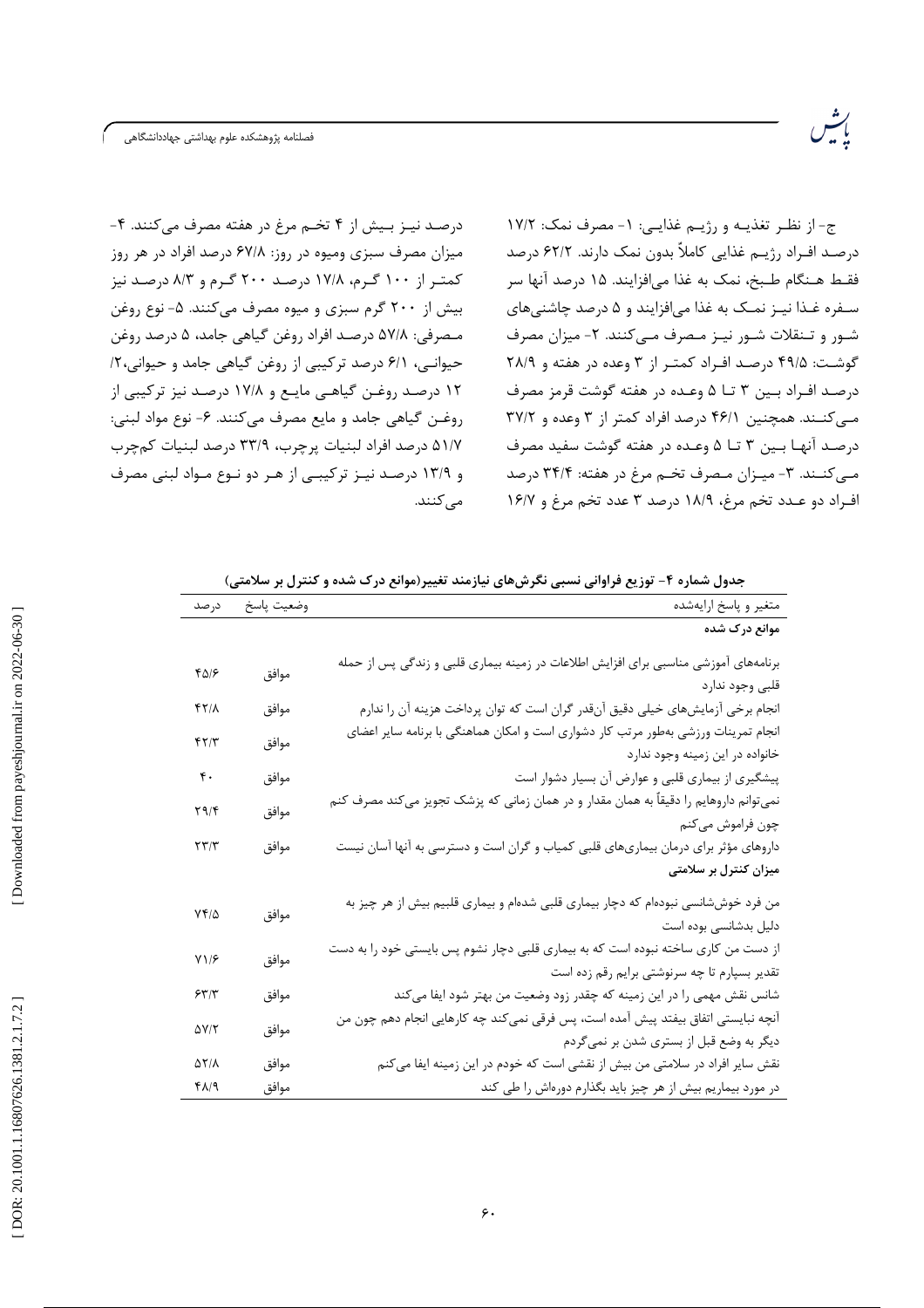.<br>بحمدرضا شیدفر و همکاران

ىش<br>پۈتىس

بحث و نتیجهگیری

يافــته مهــم اين يژوهش آشكار شدن اين حقيقت است كه بـهطـور كلـی آگاهـی بـیماران در زمینه علل و درمان بیماری، تبعیت از پزشک معالج و رفتارهای زیانبار در سطح پایینی قرار دار د.

یافـتههای مربوط به میزان آگاهی بیماران از علل بیماری با نـتايج برخـي تحقيقات ديگر تا حدودي متفاوت و بهطور نسبي يايين تر از سطح اغلب آنها است. در مطالعهاي سطح معلومات مـردم رضـايت بخـش بـوده، افـراد آگاهـي خوبي در مورد نقش كلـسترول بـهعـنوان عامـل خطرساز بيمارى قلبى نشان دادند. همچنــين عقـيده افـراد مـصاحبهشونده در مورد تأثير تغييرات سـبک زندگـی بر پیشگیری بیماری قلبی رضایتبخش گزارش شـده اسـت[۱۴]. در مطالعـه ديگري حداقل ۷۰ درصد بيماران یــک نــوع بــیماری قلبــی- عروقــی (اغلــب آنفارکــتوس) را می شناختند و ۴۰ درصد می توانستند علل بیماری قلبی- عروقی را برشمارند[۱۵]. در یک مطالعه نیز ۸۱ درصد افراد سیگار، ۶۷ درصد کلـسترول و ۴۸ درصد نیز دیابت را بهعنوان عامل خطر مـیشـناختند[۱۶]. همچنین در گزارش یک مطالعه بیان شده که ۸۰ درصد مطالعهشوندگان میدانستند سیگار کشیدن، فشار خــون و كلــسترول عوامل خطر هستند[۱۷]. يكي از دلايل اين امـر ممكـن اسـت ايـن باشـد كـه در برخي پژوهشهاي مشابه معمولاً از پاسخ دهندگان سؤال می شود که بهنظر آنها رفتارها یا حـالات فيـزيولوژيک معينـي کـه از سـوى پرسـشگر نـام برده مےشود بر احتمال خطر ابتلای ایشان به بیماری قلبی- عروقی تأثیـر مـیگـذارد یـا خیـر. بدیهـی اسـت افـرادی که به چنین سؤالاتی پاسخ مے دھند عـوامل خطـر بیـشتری را شناسایی مے کنند تا افرادی که از ایشان خواسته مے شود نام عوامل خطر را ذکر کنند. اما هر دو شیوه اندازهگیری آگاهی بهصورت وسیع مورد استفاده قرار میگیرد و معتبر در نظر گرفته میشود[۱۸].

مطالعـات دیگری نیز وجود دارند که با نتایج پژوهش حاضر همخوانبی بیـشتری دارنـد. در یـک مطالعـه اکثـریت شـرکت كنــندگان اطلاعــات ناكافــي در زميــنه عــوامل خطــر مرتبط با بـيماري قلبـي- عروقـي نشان دادند[١٩]. در مطالعهاي نيز ٢٠ درصـد بـيماران در مـورد پـيامدهاي چاقي، فشار خون بالا و يا سـیگار کـشیدن بـر روی عـروق قلبی اطلاع نداشتند و با توجه

دقیقتر به یافتهها نشان می دهد حدود ۸۰ درصد افراد تنش را عامـل بـيماري قلبـي ميدانند[٢٠]. همچنين در مطالعهاي در اصــفهان مشخص شد که بیشترین دانش در مورد عوامل خطر، درباره تنش6ا و مشكلات هيجاني بوده است. در حقيقت ١/٣ درصـد افـراد متذکـر شـدند کـه اولین علت بیماری تنش است [۲۱]. در مطالعــه دیگری نیز اکثر افراد در مورد ماهیت بیماری ایــسکمی قلبــی از آگاهی کم و در مورد عوامل مستعد کننده از آگاهـي متوسـطي بـرخوردار بـودهاند[۲۲]. در گزارش پژوهشي دیگر آمده است: از میان عوامل روانی- اجتماعی، پرکاری، تنش و نگرانی و از میان عـوامل جسمی، سیگار کشیدن و چاقی یا بِـرخوري بــهعنوان بيشترين علل اظهار شده قرار داشتند[٢٣]. مطالعـهای نیـز معـتقد اسـت کـه آگاهـی در مورد عوامل خطر رفــتاري بــيماري قلبــي بيــشتر از أگاهــي از عــوامل خطــر فیــزیولوژیک بوده است[۲۴]. اما در مطالعهای سیگار کشیدن و تـنش یـا نگرانـی بـه ترتیب توسط ۴۱ و۴۴ درصد افراد، اضافه وزن توسط ۳۰ درصد و کمبود تحرک بدنی از سوی ۲۸ درصد بهعنوان علل مهم بيماري قلبي مورد اشاره قرار گرفت[٢۵].

این که چرا عوامل خطر رفتاری بیش از عوامل فیریولوژیکی شناسايي مي شوند بهسادگي قابل توجيه نيست. يک توجيه اين است کـه عـوامل خطـر رفـتاري را از طريق رسانههاي گروهي سـادهتـر مــی تـوان منتــشر کـرد تـا عـوامل خطـر پیچــیدهتـر فيزيولوژيكي را. البته اين عوامل اخير را بهنحو مؤثرترى مىتوان در مرکـز بهداشتی- درمانی توضیح داد. مطالعات بیشتری لازم است تـا مـشخص شـود كـه آيا بهطور كلى پايين بودن اطلاع بهماران از این عوامل خطر را میتوان به این امر نسبت داد که پزشكان اطلاعات لازمه را فقط به افرادي كه آن عوامل خطر را دارنـد منــتقل مــی کنــند یا این که فقط تعداد کمی از پزشکان بـهطـور مـنظم بـه تمـام بيمارانشان در مورد همه عوامل خطر آموزش مے دھند.

توجـيه ديگـر ممكـن اسـت ايـن باشد كه فهم عوامل خطر مـرتبط بـا رفتار، سادهتر از عوامل خطر فيزيولوژيكى است. چرا کـه در مــورد آگاهي از درمانهاي موجود اکثر افراد فقط درمان دارویی (برجستهترین نوع درمان) را میشناسند و تنها ٣٢ درصد بـه درمـان آنژیوپلاسـتی و ۶ درصـد به درمان با اسنت گـذاري اشاره كردهاند و بنابراين چنين مي توان توجيه نمود كه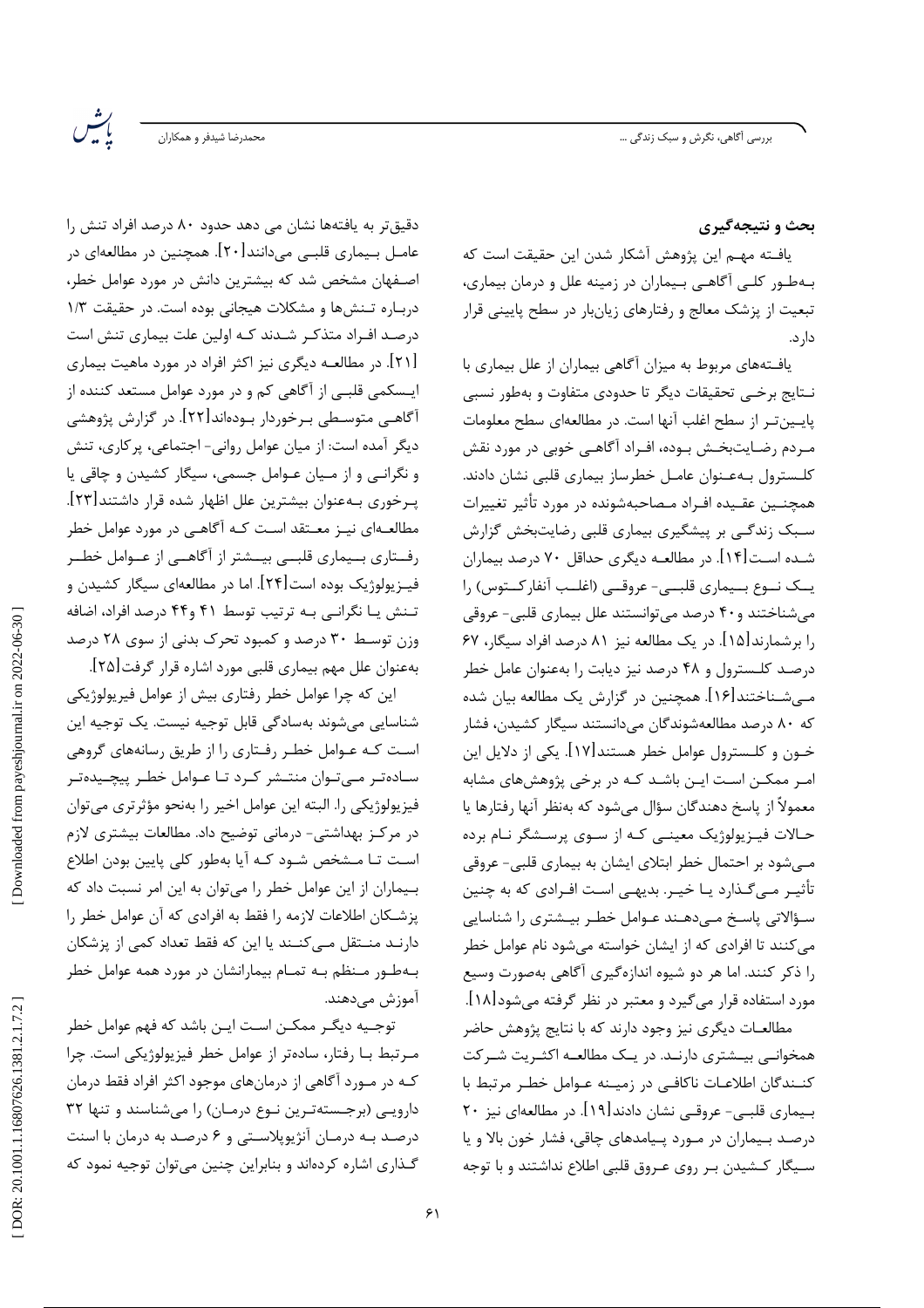فصلنامه پژوهشكده علوم بهداشتى جهاددانشگاهى

پزشکان در زمینه روندهای درمانی برای بیماران خود توضیحی نمـیدهند وکسانی که درمانهای آنژیوپلاستی و استنتگذاری را ذکـر کـردهاند احتمالاً کسانی هستند که خود تجربه شخصی در انجـام ايـن نـوع درمـان داشـتهانـد و نيز با توجه به اين كه بییماران آنژین صدری ناپایدار ممکن است در سیر درمانی خود بـه چنـین درمـانهایـی نیاز پیدا کنند، شایسته است پزشکان توضیحات کافـی در مــورد ویژگیها، موارد کاربرد و نحوه تأثیر درمانهای مختلف به بیماران ارایه کنند.

امـا یافـتههـای بخـش رفـتارهای زیـان بـار کـه یکـی از کاربردی ترین بخشهای پژوهش است گواه روشنی است از عدم وجـود و يــا ناكارامــدى آموزشهايى كه به بيماران پس از دچار شـدن بـه بـیماری یـا بستری شدن در بخش مراقبتهای ویژه ارایـه مـیشود و ضمناً شاهد روشنی است از نیاز مبرم به وجود ایـن آمـوزشهـا کـه خـود باعـث پیـشگیری از مراجعات مکرر بـیماران به مراکز درمانی و بستری مجدد و در نتیجه بالا بردن کیفیت زندگی ایشان میشود. از آنجا که این آموزشها بهندرت در رسـانههـا، روزنامـهها و مجلات ارايه مي شوند و از طرفي در بخش راهنما براي اقدام، ٧۵/۶ درصد افراد يكي از منابع كسب اطلاعـات خود را پزشكان معرفى كردهاند مى تو ان نتيجه گرفت کـه این نکته در محتوای آموزشی ارایه شده به بیماران در طی ملاقاتهای بهعمل آمده با بیماران در مطب وجود ندارد و یا به نحوی که برای بیماران قابل استفاده باشد اریه نگردیده است. بر همـین اسـاس ضروری است پزشکان در مطب خود و پرستاران در بیمارستان هـنگام تـرخیص بیماران این نکات را به بیماران آموزش دهند.

یکـی از نقـاط قوت این پژوهش، طراحی پرسشنامه نگرشی جامــع بر اساس نظریه اعتقاد بهداشتی است که تاکنون در این زمیــنه بـه شــیوه فعلـی(Likert) در ایران طراحی واجرا نشده اسـت. يافــته قابل توجه ديگر ما پايين بودن نسبي سطح تهديد درک شـده (شـدت و حـساسیت درک شـده) بـیماری و پایین بـودن کنترل شخصی درک شده بر سلامتی خود بوده است. در بخـش شدت بيماري نيز درمجموع، اكثريت بيماران نوعي انكار نـسبت بـه خطـرناک بـودن و مهـم بـودن بـيماري قلبي نشان دادهاند و میزان اهمیت درک شده بیماری نزد ایشان با باورهای عمومے ،و شــناخت از حیاتــی بودن نقش قلب بهعنوان یکی از

اصلی ترین اعضای بـدن سـازگار اسـت. بعد حساسیت فردی نــسبت بــه بیماری، حاکی از وجود نوعی مکانیسم دفاعی روانی بـه شـكل خـوش بينــي و اعــتقاد بــه اتفاقي بودن و گذرا بودن بیماری و پایین بودن احتمال عود بیماری است و توجیه کننده پایین بودن انگیـزه بـیماری بـرای پذیرش تغییرات دراز مدت رفتاری برای ارتقا و شیوه زندگی سالم است.

همچنـین در بعد منافع درک شده، نگرشها میل به نسبت دادن بیماری بـه عـوامل خطر غیر قابل کنترل (ارث) دارد که عـدم تمايـل به اتخاذ رفتارهاي پيشگيرانه را توجيه ميكند. از طرفے تمایـل بـه خـوددرمانـی (قطع داروها) به دلیل ترس از عوارض ناخوشایند جانبی مشهود است که نیاز به ارایه اطلاعات كافـي آمـوزش از سوى پزشكان در مورد عوارض احتمال داروها را نـشان مىدهد. در بخش موانع درک شده نيز نوعى تمايل به ناديـده گـرفتن عـوامل خطـر قابل كنترل در قالب باور به نقش یگانه عامل تنش در ایجاد بیماری قلبی مشاهده میشود که در نـوع خـود نـشان دهـنده عـدم کفايـت بيماران در پيشگيري و مقابلـه با اين عامل است. از طرف ديگر موانع مهم بيماران براي اتخـاد رفتارهای پیشگیری کننده بر این واقعیت تأکید دارد که عـوامل اجتماعـي همچــون عـدم وجــود كــلاسهــاي آموزشــي مناسب، غیر قابل تحمل بودن هزینهها و دشواری تهیه داروهای مؤثـر قلبـی در اتخـاذ تـصمیمات و رفتارهای بهداشتی بیماران مؤثـر بــوده وبايــستى مــورد تــوجه قــرار گيــرد و اين خود لزوم تأسـيس بخشهاى آموزشي بيماران بسترى يا بيماران سرپايي یـا تأکـید بیــشتر آمــوزش بــه بــیمار را در خــدمات جــاری و مـراقبتهـای پرسـتاری بیمارسـتانهـا ضـروری مـیسـازد. در بعدکنترل درک شده بر سلامتی، قوی بودن بعد خارجی کنترل قابـل ملاحظـه اسـت و بـاور غالـب بـيماران، سيردن مسئوليت سـلامتي خـود بـه قـضا وقـدر و كـادر يزشـكي اسـت كه نكته کاربردی قابل توجه در ایـن زمیـنه لـزوم شناسـایی چنـین نگرشهایی در مورد بیماران بستری و گنجاندن مطالب مربوطه در برنامههای آموزشی هنگام ترخیص بیمار است.

بخـش راهنما براي اقدام نيز تأئيد كننده ساير ابعاد است و علـی رغـم ایـن کـه ۷۵/۶ درصد افراد اعلام کردهاند که یکی از مـنابع كسب اطلاعات ايشان توصيههاى پزشكان بوده است، اما اپن توصیههـا بـه گونهای نبوده است که موجب افزایش کافی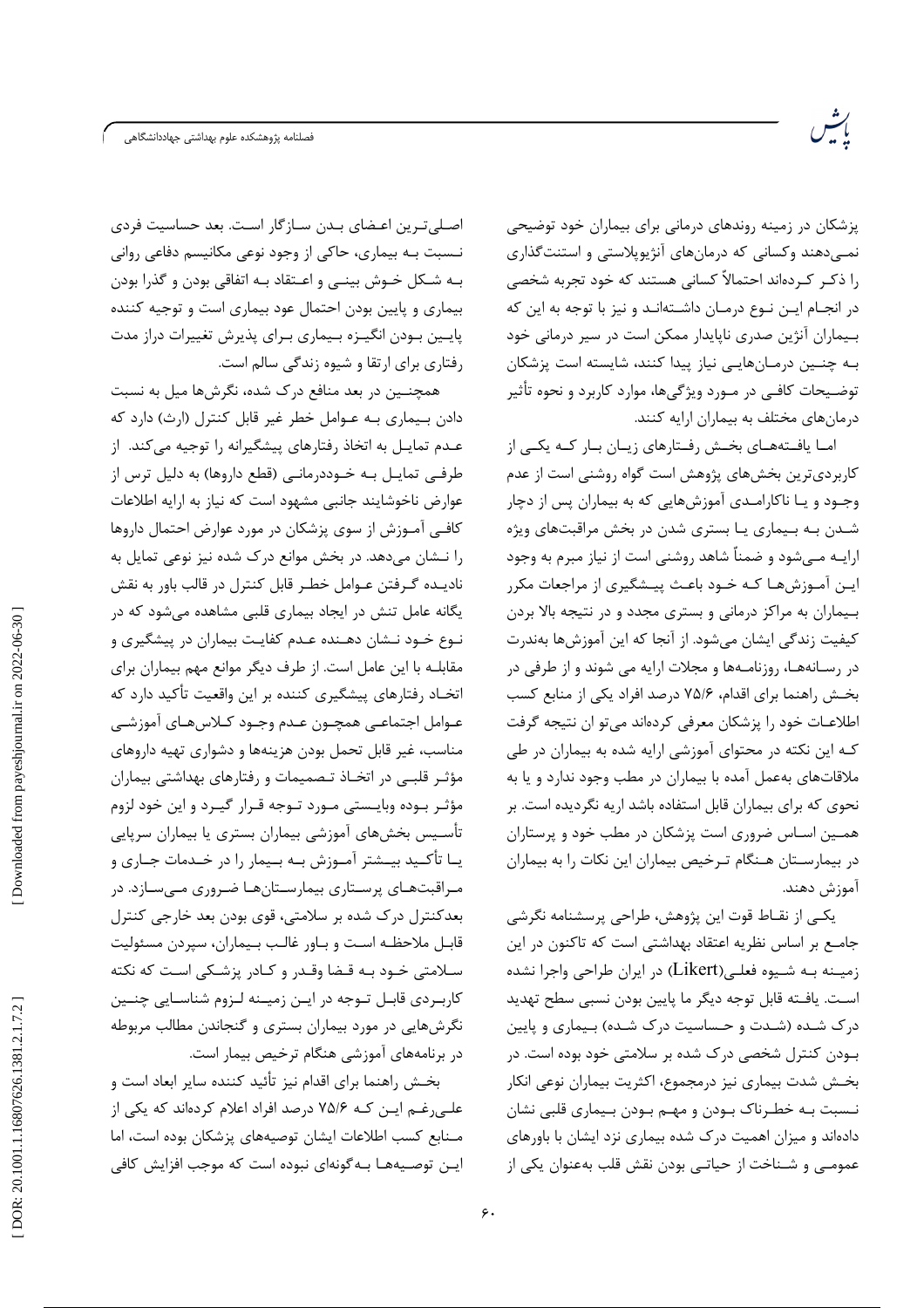بررسی اَگاهی، نگرش و سبک زندگی …

.<br>بحمدرضا شیدفر و همکاران

رينس<br>پوس

آگاهی های ایشان در زمینه بیماری شود. همچنین این یافته که ۶۳/۳ درصـد افـراد راديـو و تلويـزيون را بـهعـنوان منبع كسب اطلاعـات معرفـی کـردهانـد، نــشان مــی۵هد ساختار و محتوای بـرنامههـای این رسانهها تأثیر کافی را در ارایه اطلاعات جامع و مـورد نـياز ايـشان نداشـته اسـت. بـهويـژه بـا توجه به اين كه اطلاعـات برخـى يــژوهشها نشان داده است، افراد هنگام اتخاذ تـصمیمهای مرتبط با سلامتی، جستجوی زیادی برای اطلاعات نمي كنند و به احتمال قوى در دسترس ترين يا آشناترين گزينه را انتخاب می کنند [۲۶].

همچنـین اعـلام نـیاز اکثـریت بیماران به وجود برنامههای آموزشــی در بیمارســتانهـا و کلینیکـها تأیید کننده یافتههای سـاير ابعـاد پژوهش و توجيه كننده ضرورت كسب اطلاع از اين مـنابع اسـت. بنابـراين مي توان چنين نتيجه گرفت كه پزشكان قلب و عـروق بر امر آموزش بیماران قلبی تأکید کافی ندارند و نیازهای آموزشی ایشان از سوی پزشکان مورد توجه قرار نگرفته اسـت و لذا بهنظر می رسد توجه پزشکان به باورهای بیمارانشان و شناســایی موانــع رفتار بهداشتی از سوی ایشان میتواند تأثیر قابـل توجهـي بـر افـزايش احـتمال موفقـيت آميز بودن درمان توصيه شده داشته باشد.

پس بـراي افـزايش اطلاعاتـي كـه لازم اسـت افراد پس از بـستری شدن در بخش مراقبتهای قلبی داشته باشند و بهبود وضعیت فعلی آموزشی موجود در بیمارستانها کار زیادی مورد نـياز اسـت. چنـين تلاشـي باعـث خـواهد شـد پرستاران نقش آمـوزش دهـنده را بـهنحـو شايـستهتر و مؤثرترى ايفا نمايند و شايسته است ارايـه خدمات آموزشي توسط يرستاران بهعنوان محـور اصـلي عملكـرد حـرفهاي ايـشان تلقى شود. همچنين به مـنظور افـزايش اطلاعـات بـيماران ييــشنهاد مــي شــود ارايــه

آمـوزشهـای لازم بـه بـیماران در قالب شیوههای قابل قبول و عینـی توسط پرستاران و پزشکان با استفاده از چک لیستهای ساده اطلاعاتی صورت گیرد تا آنها را در مورد نیازهای آموزشی بیماران راهنمایی کند. این امر به نوبه خود به کسب اطمینان از این مسأله کمک مے کند کـه مقـدار حداقل قابل قبولی از اطلاعـات قـبل از تـرخيص بـه همه بيماران ارايه شده است. از طرفی مے تـواند مـدرک مـستندی در این زمینه که افراد چه اطلاعاتی را در طی اقامت در بیمارستان دریافت کردهاند فراهم آورد. چنـین اقدامـی نـه فقـط بـه نفع بیماران خواهد بود بلکه احـتمال دارد سـطح رضـايت ايـشان را نيـز بالا ببرد. چون بين كفايت اطلاعـات و رضـايت كلي از خدمات ارايه شده رابطهاي قـوي وجـود دارد[۲۷]. از طـرف ديگـر نـياز به ارتقاي محتواي برنامههای آموزشی نیـز محـسوس اسـت، بـهویـژه در زمینه توصـیههایـی کـه از نظر ادراکی تفسیر برانگیز است. برای مثال بـرای بـسیاری از بیماران ممکن است این کافی نباشد که گفته .<br>شـود ورزش کنـید، بلکه بایستی برای ایشان جزئیات دقیقی از زمان، میـزان و نـوع مناسـب ورزش بـا تـوجه بـه خصوصیات انفـرادی هـر بـيمار توضـيح داده شـده، يا مكانيسم كامل تأثير سـبزي و مـيوه بر افزايش چربي خون، خوب توضيح داده شود. همچنین توصیههایی که به منظور ارتقای سلامتی ارایه میشود بایستی با فرهنگ بیماران منطبق و قابل قبول بوده و نسبت به آن احساس نياز كنند.

در پایــان بررســي عمــيقتــرعلل ناكافــيبــودن آگاهــي و نگرشهای این بیماران در قالب انجام یک مطالعه کیفی ( Qualitative study) بــا اســتفاده از روشهايـــى همچـــون (Focus Group Discussion) ييشنهاد مي شود.

Downloaded from payeshjournal.ir on 2022-06-30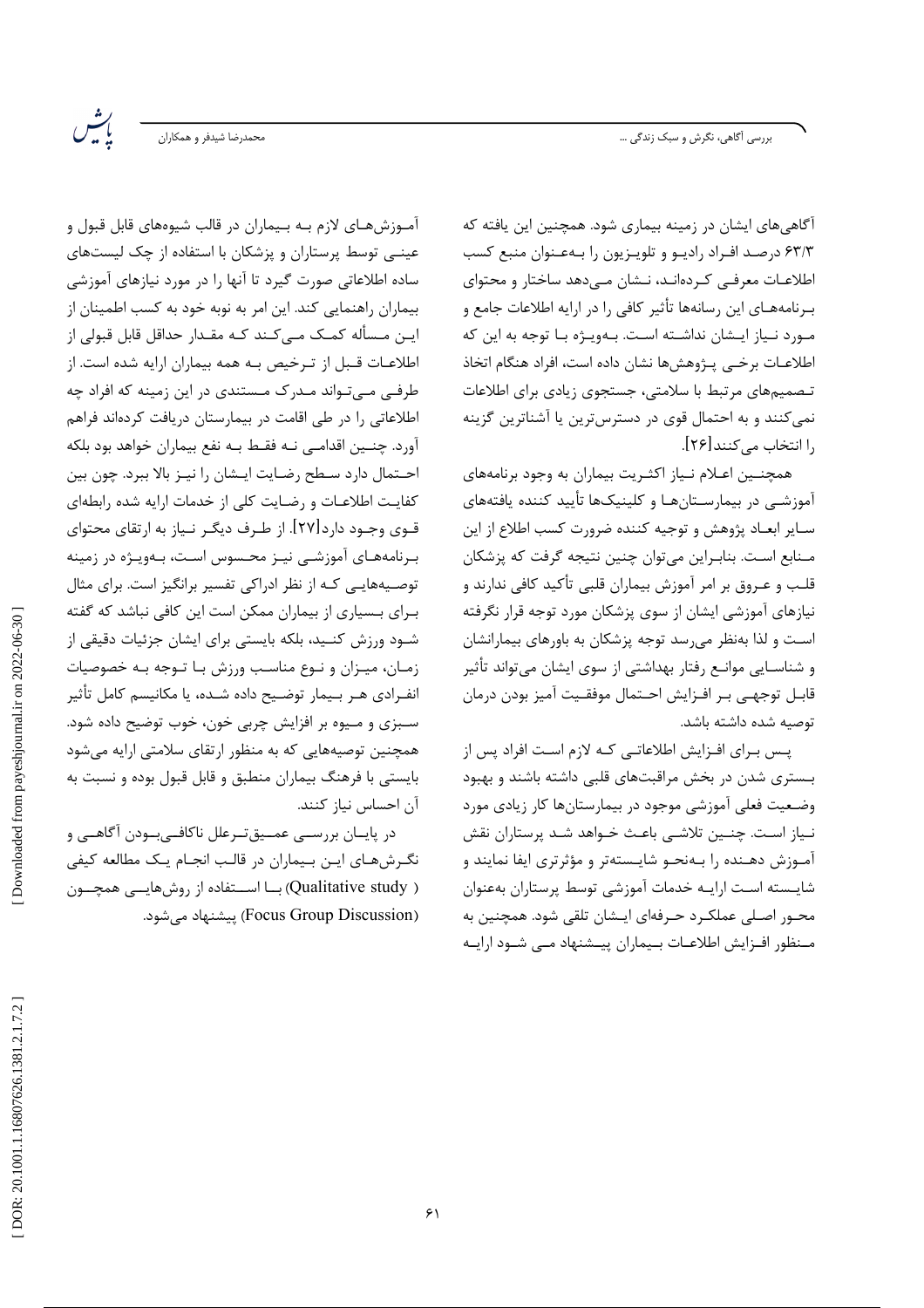فصلنامه پژوهشکده علوم بهداشتی جهاددانشگاهی



1- Maclin DR, Chokalingam A. The global burden  $\sigma$ f cardiovascular diseases. Canadian Cardiovascular Society Bulletin 2002; 1: 1-3

2-Murry CJ, Lopez AD. The Global Burden of A Comprehensive Assessment of Disease: Mortality and Disability from Diseases, and Risk Factors in 1990 and Projected to 2020,1st Edition. Harvard University Press: Cambridge, 1996

5- Goldman L, Claude Bennet J. Cecil Text Book of Medicine. 21th Edition. W.B. Saunders Company: USA, 2000

6- Wiles R. Patient's perceptions of their heart attack and recovery: The influence of epidemiological evidence and personal experience. Social Science and Medicine 1998; 11: 1477-86 7-Yamad P, Holmes V. Understanding the experience: Patient's perception of post myocardial infarction teaching. Progress in Cardiovascular Nursing 1998; 13:3-10

٨- بهشتى اشرف السادات، بررسى ارتباط بين تغييرات رفتارهای سلامتی بیماران پس از ابتلا به سکته قلبی و آگاهی و نگرش آنان نسبت به پیشگیری از بیماریهای عروق کرونر در مراجعین به مراکز آموزشی- درمانی دانشگاه علوم پزشکی و خدمات بهداشتی- درمانی اصفهان، پایاننامه کارشناسی ارشد پرستاری، دانشکده پرستاری و مامایی، دانشگاه علوم پزشکی ایران، تهران، ۱۳۷۸

9- Wiles R, Kinmoth AL. Patient's understandings of heart attack: implications for prevention of recurrence. Patient Education and Counseling 2001; 44: 161-63

10-Shea S, Basch CE. A review of five major - based cardiovascular disease community prevention programs, part 1: rationale, design and theoretical framework. American Medical Journal of Preventive Medicine 1988; 4: 349-52

11- Wiles R, Kinmoth AL. Patient's understandings of heart attack: implications for prevention of recurrence. Patient Education and Counseling 2001; 44: 167-68

12- Farooqi A, Nagra D, Edgar T. Attitudes to lifestyle risk factor for coronary heart disease among South Asians in Leicester: a focus group study. Family Practice 2000; 4: 293-97

13-Bergman E, Bertero C. You can do it if you set your mind to it: a qualitative study of patients with coronary disease. Journal of Advanced Nursing 2001; 36: 733-41

14-Bara G, Siani A, Pagano E. Role of diet and lifestyle in the prevention of cardiovascular disease: knowledge and attitude of physicians and patients in southern Italy. Italian Heart Journal 2001; 2: 546-54

15-Bon N, Spyckerelle Y, Monneav JP,

Deschamps JP. Knowledge, behavior and attitude with respect to cardiovascular disease. Archives Des Maladies Du Coeur Et Des Vaisseux 1987; 80:929-35

16-Escude T, Gomez C, Galino N. Risk factors of ischemic cardiopathy: study of patients

hospitalized in a coronary unit. Reviews

Enfermachy Clinical (In Sweden) 1998; 21: 63-66

17-Sutterer JR, Carey MP. Risk factor Knowledge, Status, and change in a community screening project. Journal of Community Health 1989; 14: 137-47

18- Ford ES, Jones DH. Cardiovascular health knowledge in the United States: findings from the national health survey 1985. Preventive Medicine 1991; 4: 121-27

19- Andersson P, Lepport J. Men of socioeducational level economic and possess pronounced deficient knowledge about the risk factors related to coronary heart disease. Journal of Cardiovascular Risk 2001; 8: 371-77

20-Baberg HT, Jager D, Kahrman G. Health promotion and cardiovascular risk factors: The level of knowledge among 510 inpatients of an acute coronary care unit. Medizinische klinik  $(In$ Germany) 2000;  $95:$ 75-80